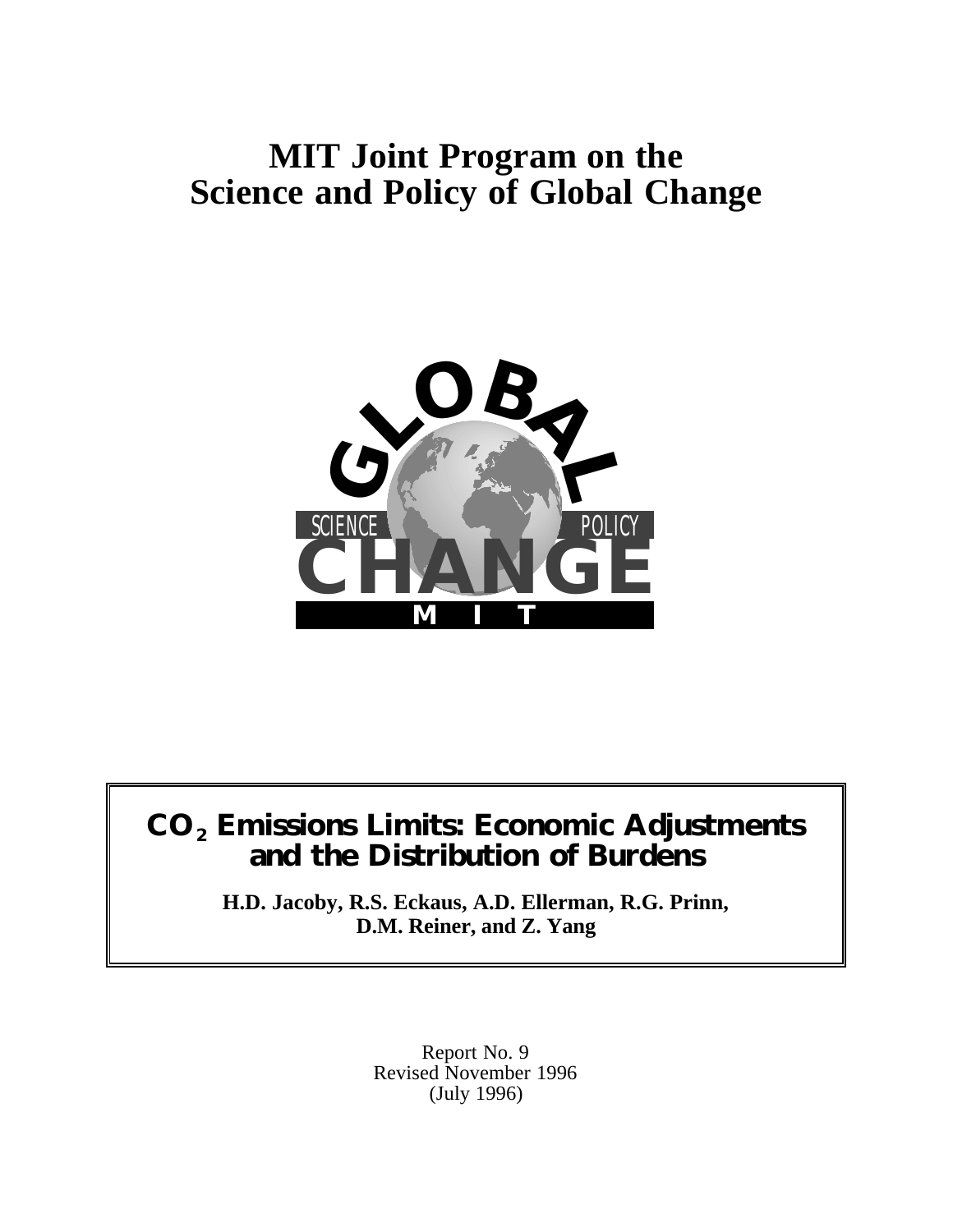The MIT Joint Program on the Science and Policy of Global Change is an organization for research, independent policy analysis, and public education in global environmental change. It seeks to provide leadership in understanding scientific, economic, and ecological aspects of this difficult issue, and combining them into policy assessments that serve the needs of ongoing national and international discussions. To this end, the Program brings together an interdisciplinary group from two established research centers at MIT: the Center for Global Change Science (CGCS) and the Center for Energy and Environmental Policy Research (CEEPR). These two centers bridge many key areas of the needed intellectual work, and additional essential areas are covered by other MIT departments, by collaboration with the Ecosystems Center of the Marine Biology Laboratory (MBL) at Woods Hole, and by shortand long-term visitors to the Program. The Program involves sponsorship and active participation by industry, government, and non-profit organizations.

To inform processes of policy development and implementation, climate change research needs to focus on improving the prediction of those variables that are most relevant to economic, social, and environmental effects. In turn, the greenhouse gas and atmospheric aerosol assumptions underlying climate analysis need to be related to the economic, technological, and political forces that drive emissions, and to the results of international agreements and mitigation. Further, assessments of possible societal and ecosystem impacts, and analysis of mitigation strategies, need to be based on realistic evaluation of the uncertainties of climate science.

This report is one of a series intended to communicate research results and improve public understanding of climate issues, thereby contributing to informed debate about the climate issue, the uncertainties, and the economic and social implications of policy alternatives.

Henry D. Jacoby and Ronald G. Prinn, *Program Co-Directors*

For more information, contact the Program office:

MIT Joint Program on the Science and Policy of Global Change Postal Address: 77 Massachusetts Avenue MIT E40-271 Cambridge, MA 02139-4307 (USA) Location: One Amherst Street, Cambridge Building E40, Room 271 Massachusetts Institute of Technology Access: Telphone: (617) 253-7492 Fax: (617) 253-9845 E-mail: globalchange@mit.edu Web site: http://web.mit.edu/globalchange/www

*Printed on recycled paper*

₩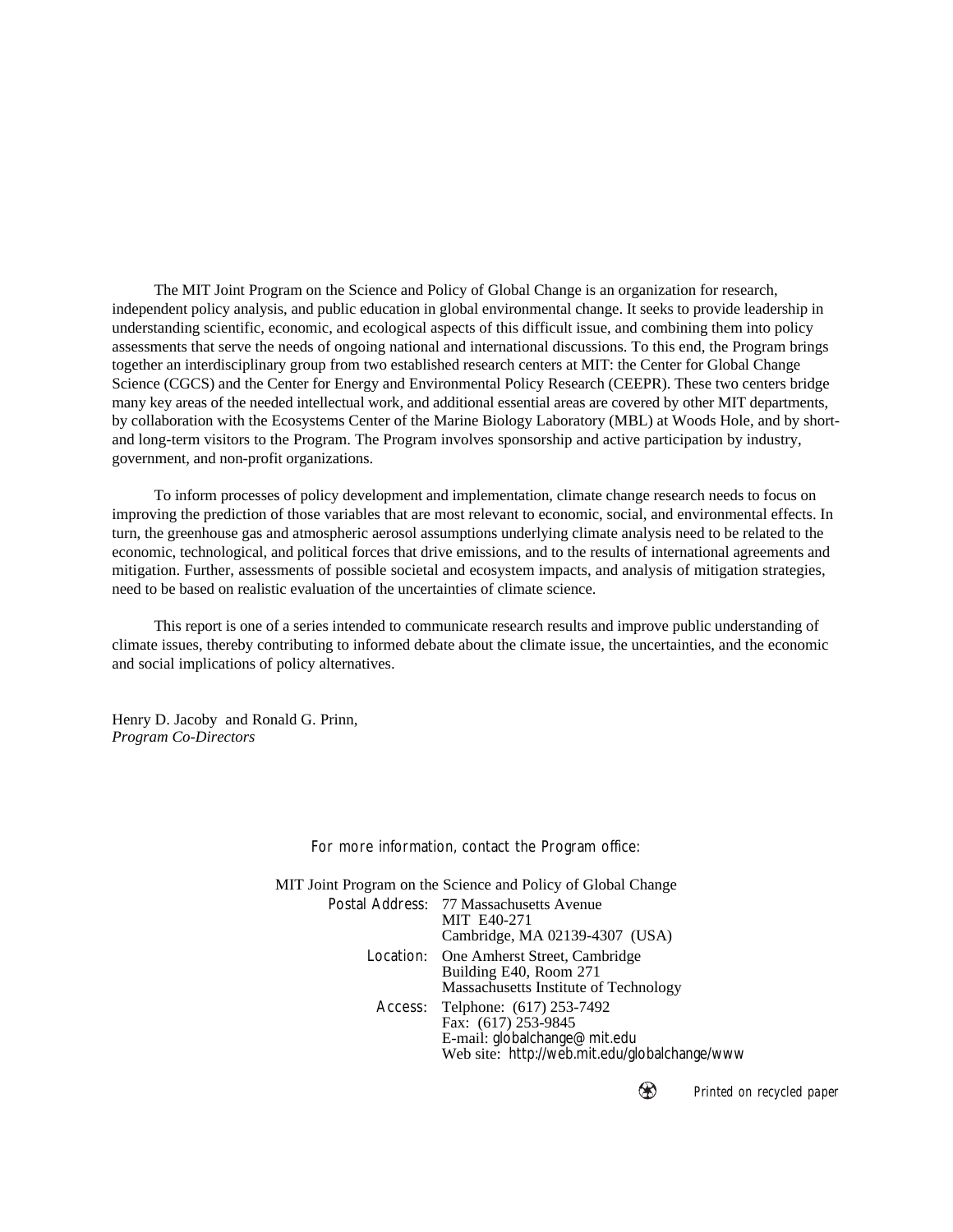# **CO2 Emissions Limits: Economic Adjustments and the Distribution of Burdens**<sup>∗</sup>

Henry D. Jacoby, Richard S. Eckaus, A. Denny Ellerman, Ronald G. Prinn, David M. Reiner, and Zili Yang

# **1. THE ASSESSMENT TASK**

 $\overline{a}$ 

National acceptance of Quantified Emissions Limitation and Reduction Objectives (OELROs), as suggested under the Berlin Mandate of the Framework Convention on Climate Change (United Nations, 1995), implies the imposition of constraints on emissions of  $CO<sub>2</sub>$  and perhaps other greenhouse gases. Such actions taken by a subset of countries can have a number of economic impacts, not only on those adopting the restrictions but on other regions of the world as well. Controls that lead to reductions in economic activity in one country will reduce the demand for exports of other countries, influencing their levels of economic activity. The relative prices of different sources of energy will shift, with consequent effects on the relative prices of non-energy goods. These changes in relative prices will occur both within countries (leading to in-country substitution) and between countries (leading to trade adjustments), thus further influencing economic performance. The final effects on greenhouse gas emissions will be the result of all of these interacting changes.

As a result of this complex web of adjustments, economic burdens will imposed on countries that have not accepted obligations under the Framework Convention on Climate Change. Emissions reductions achieved by one set of countries may actually be partially counteracted by increases elsewhere (which is the so-called carbon "leakage" effect). If, in an effort to reduce costs, countries facing emissions restrictions adopt some form of trading in emissions rights, these effects may be moderated. The magnitude of the amelioration depends on many factors, importantly including the particular selection of nations that participate in the trading.

<sup>∗</sup> This is a revised version of Report No. 9. The original version appeared in July, 1996, under the title: "QELRO Impacts: Domestic Markets, Trade and Distribution of Burdens, and Climate Change." The initial version of the paper was presented at the *Workshop on Analysis of Issues Related to Next Steps on Climate Change*, hosted by the U.S. Departments of Agriculture, Commerce, Energy and State, and the Environmental Protection Agency, in Springfield, Virginia (June 6–7), and to the *Economic Analysis of Post-2000 Climate Change Policy Options* discussion, hosted by the U.S. Council for International Business and the International Chamber of Commerce, at the Second Session of the Conference of the Parties (COP-2), in Geneva, Switzerland (July 9).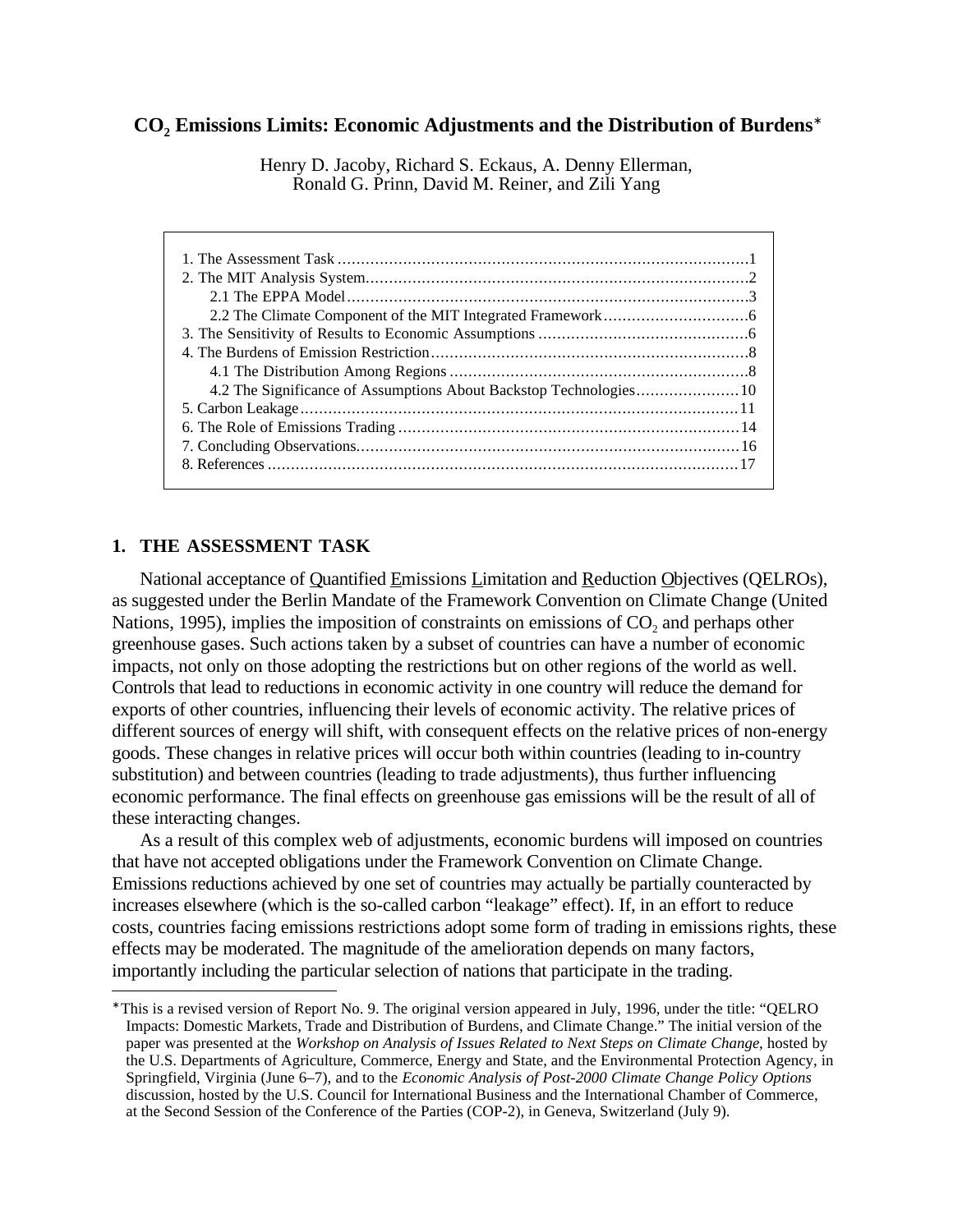Here a sample QELRO proposal is used to explore how the various adjustment mechanisms may combine to determine the magnitude and distribution of economic burdens, and the level of leakage. To place the analysis in the context of the larger climate-change issue, we follow the effects of this proposal through the climate system, to assess its effect on estimates of one indicator of climate change. We cannot, however, overcome the limitations of inadequate knowledge of many of the technical and behavioral relations, and their parameters, that are relevant to this issue. Moreover, the results are sensitive to the model specifications used. So the analytical exercise reported below should be interpreted as illustrating the types and degrees of interaction that might result from emissions restrictions such as those in discussion in the Framework Convention.

Under the case chosen for study here, the nations of the OECD<sup>1</sup> agree to stabilize their  $CO_2$ emissions at 1990 levels by the year 2000, to bring these emissions down to 80% of 1990 levels by 2010, and to stabilize their emissions at that level to the end of the analysis period, which is 2100. Several schemes of this type have been proposed to the Ad-Hoc Group on the Berlin Mandate, which is the arm of the Climate Convention where emissions limits are being negotiated. Our version is close to a proposal by the Alliance of Small Island States (AOSIS) and Germany<sup>2</sup>, and for convenience we refer to our sample scheme as an "AOSIS-type protocol." Emissions of other anthropogenic greenhouse gases (methane, nitrous oxide, chlorofluorcarbons) or of aerosolproducing sulfur dioxide would be influenced by this commitment, but they are not a direct object of the control policy in this example.

It is further assumed that this protocol is adopted in the late 1990s, and is sustained as the only climate policy over the next century. Its impacts are then calculated by comparison with a no-policy case, where no actions are taken to control greenhouse emissions over this period. This "policy scenario" construction allows isolation of the effects of our sample control proposal, but care must be taken in interpreting the results. As seen by their proponents, AOSIS-type protocols are not climate policies in themselves, but the first steps on a path that should lead to subsequent commitments by the wealthier countries, and eventually to emissions restraint by all Climate Convention signatories. Also, decisions for the next century are not at any point made once and for all the future. We will learn with time, and will revisit choices made now. For clarity in the study of the impacts of QELROs currently under consideration, however, these potential future adjustments are set aside.

## **2. THE MIT ANALYSIS SYSTEM**

 $\overline{a}$ 

The study is carried out using the Integrated Global System Model for the analysis of climate change developed by the MIT Joint Program on the Science and Policy of Global Change (Prinn, et al., 1996).<sup>3</sup> The MIT Model is comprised of several components, including (1) a model of

<sup>&</sup>lt;sup>1</sup> Our OECD definition does not include all its current members. The OECD includes the United States, Japan, the 12 members of the European Community, Canada, Australia, New Zealand, EFTA (excluding Switzerland and Iceland), and Turkey. Mexico, a recent addition, is not an Annex I country under the Climate Convention and is not included in the OECD as defined in this analysis.

<sup>&</sup>lt;sup>2</sup> Their proposal provides for a reduction of  $CO_2$  emissions to 20% below 1990 levels by the year 2005, with the restrictions applying not just to the OECD but to other countries listed in Annex I to the Climate Convention, *i.e.*, those of the Former Soviet Union and Central and Eastern Europe (United Nations, 1994).

 $3$  The Model has been developed with the support of a government-industry partnership including the U.S. Department of Energy (901214-HAR; DE-FG02-94ER61937; DE-FG02-93ER61713), U.S. National Science Foundation (9523616-ATM), U.S. National Oceanic and Atmospheric Administration (NA56GP0376), and U.S. Environmental Protection Agency (CR-820662-02), and a group of corporate sponsors from the United States, Europe and Japan.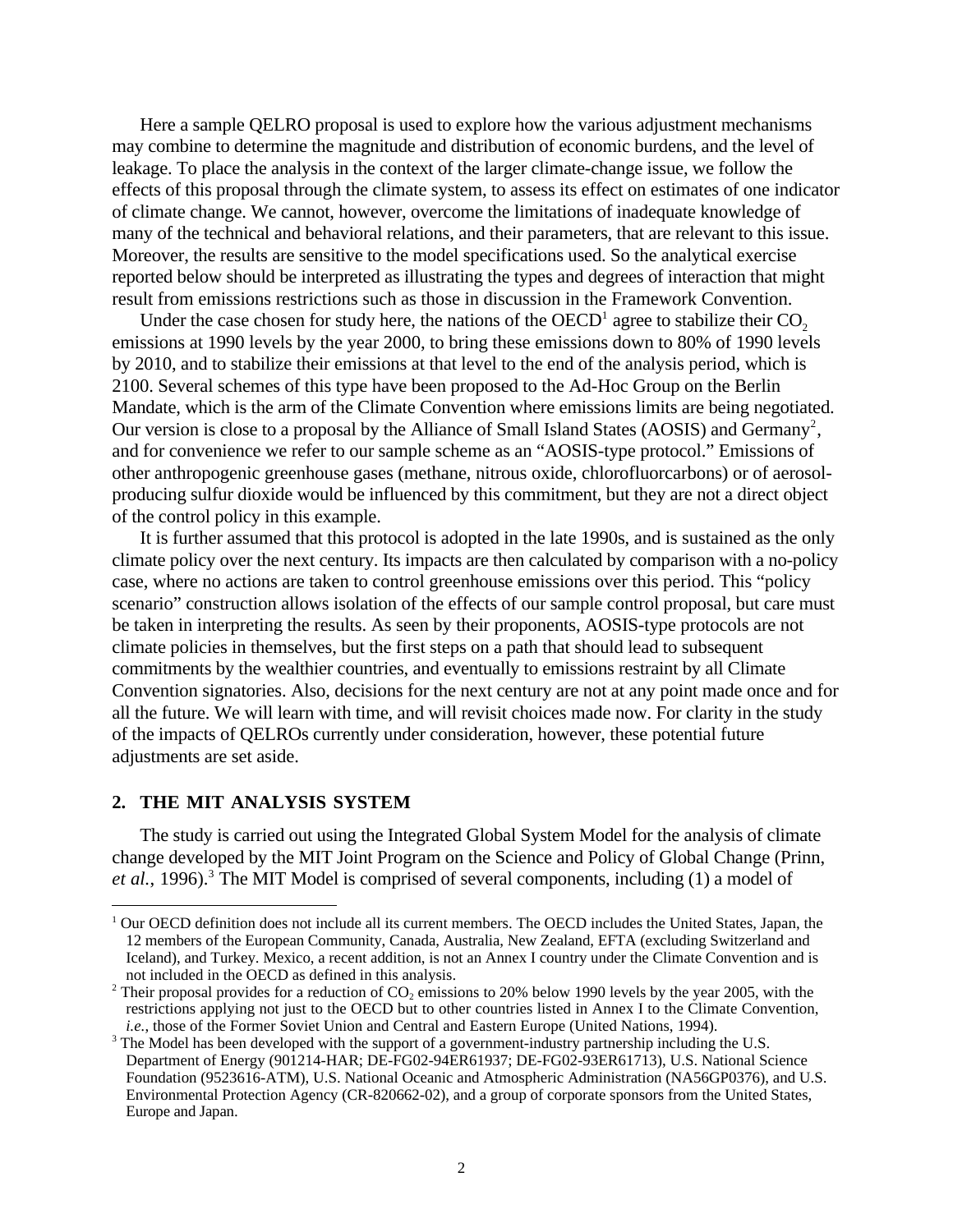economic growth and associated anthropogenic emissions of climate-relevant gases, (2) a coupled model of atmospheric chemistry and climate, (3) a model of the effects of climate change on terrestrial ecosystems, and  $(4)$  a model of the effects of  $CO<sub>2</sub>$  and climate changes on the natural cycles of key greenhouse gases. In these experiments we report only one aspect of the climate consequences predicted in the model, which is the change in global temperature.

# **2.1 The EPPA Model**

The analysis reported here makes primary use of one component of this global analysis model, the MIT Emissions Prediction and Policy Analysis (EPPA) Model (Yang, *et al.*, 1996). EPPA is a recursive-dynamic computable general equilibrium (CGE) model which is derived from the General Equilibrium Environmental (GREEN) Model developed by the OECD (Burniaux, *et al.*, 1992a). In the design of the EPPA model, many changes have been made in the GREEN formulation, but the specification of production, consumption and trade conditions remains much the same, as does a major portion of the underlying data base.

As summarized in Figure 1, the EPPA model describes the global economy as an interconnected set of national and regional entities, each with supplies of input factors (*e.g.*, labor, capital, land and other resources), consumer demand functions, and production technologies. By providing inputs to the production process, consumers earn the income to purchase final goods, and the circular flow of income and expenditure in such a model is captured in a simplified version of a national accounting system. It is an "equilibrium" model because it finds a set of product and factor prices that balance supplies and demands in each period. It is "general" in that it clears *all* markets and not just one or two. It is called "computable" because numerical solutions are found with the use of modern digital computers. The EPPA model is "recursive," meaning that it is solved by stepping forward in time, but without the ability to anticipate possible future changes in relative prices, or the imposition of new constraints. It is "dynamic" in the sense that the capital stocks available in any period are an inheritance from decisions in previous periods.



**Figure 1.** Features of the EPPA Model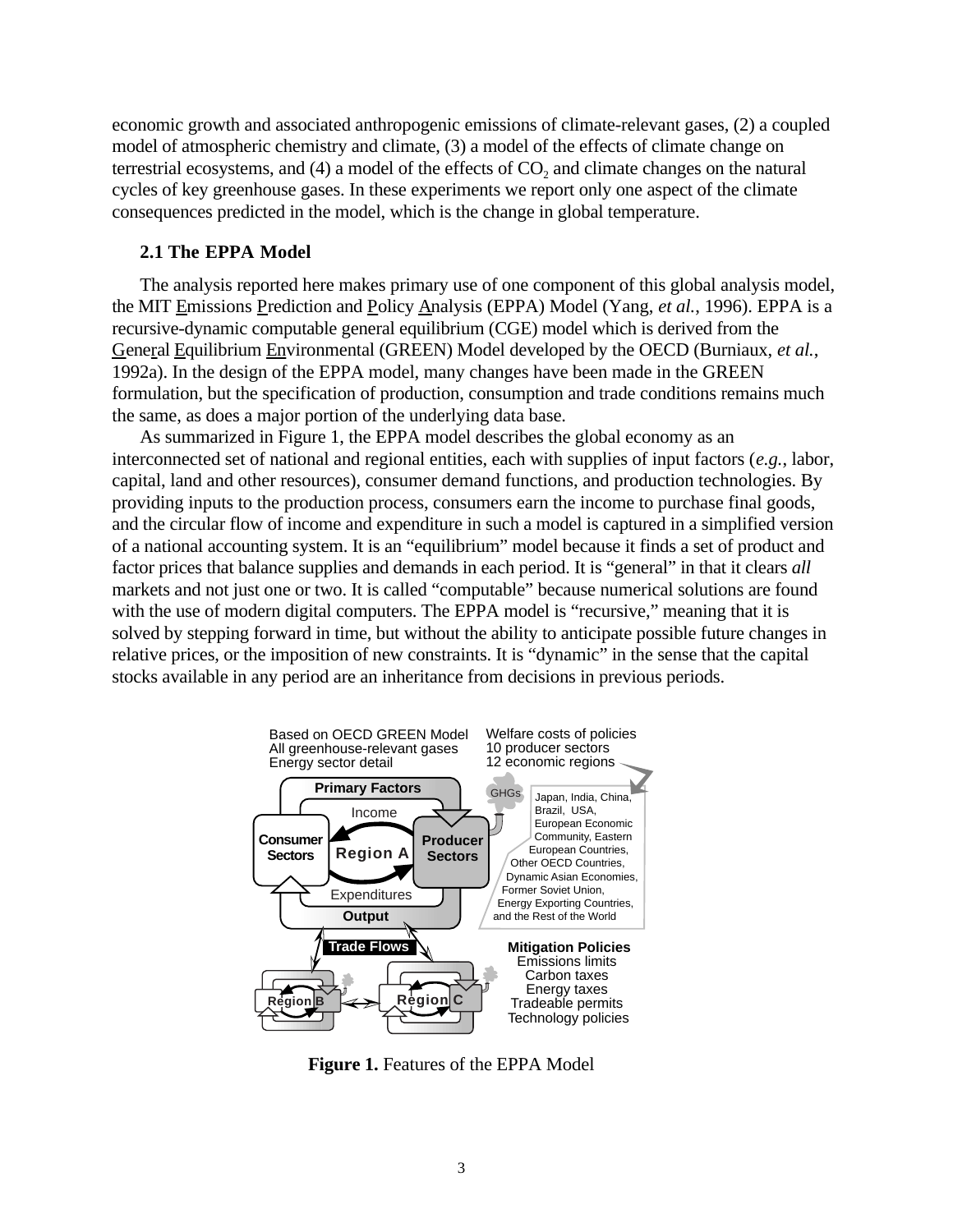The model covers the period 1985 to 2100 in five-year steps. The world is divided into 12 regions, as shown in Table 1, which are linked by multilateral trade. The economic structure of each region consists of eight fully elaborated production sectors (three non-energy and five energy) and four consumption sectors, all shown in the table, plus one government sector and one investment sector (not shown). The detail of the production sectors is designed to highlight subcomponents of the energy sector because of their importance in the emissions of greenhouserelevant gases.

| <b>Production sectors</b>                      |                          | <b>Consumer sectors</b>        |                                                             |  |
|------------------------------------------------|--------------------------|--------------------------------|-------------------------------------------------------------|--|
| Non-Energy                                     |                          | 1. Food and beverages          |                                                             |  |
| 1. Agriculture                                 |                          | 2. Fuel and power              |                                                             |  |
| 2. Energy-intensive industries                 |                          | 3. Transport and communication |                                                             |  |
| 3. Other industries and services               |                          | 4. Other goods and services    |                                                             |  |
| Energy                                         |                          |                                |                                                             |  |
| 4. Crude oil                                   |                          |                                |                                                             |  |
| 5. Natural gas                                 |                          | <b>Primary Factors</b>         |                                                             |  |
| 6. Refined oil                                 |                          | 1. Labor                       |                                                             |  |
| 7. Coal                                        |                          | 2. Capital (by vintage)        |                                                             |  |
| 8. Electricity, gas and water                  |                          |                                | 3. Fixed factors for each fuel, and for land in agriculture |  |
| <b>Future Supply Technology</b>                |                          |                                |                                                             |  |
| 9. Carbon liquids backstop                     |                          |                                |                                                             |  |
| 10. Carbon-free electric backstop <sup>2</sup> |                          |                                |                                                             |  |
| Regions (and abbreviations)                    |                          | Gases (and chemical formulae)  |                                                             |  |
| 1. United States                               | <b>USA</b>               | 1. Carbon Dioxide              | CO <sub>2</sub>                                             |  |
| 2. Japan                                       | <b>JPN</b>               | 2. Methane                     | CH <sub>4</sub>                                             |  |
| 3. European Community                          | <b>EEC</b>               | 3. Nitrous Oxide               |                                                             |  |
|                                                |                          |                                | N <sub>2</sub> O                                            |  |
| 4. Other OECD <sup>3</sup>                     | <b>OOE</b>               | 4. Chlorofluorocarbons         | <b>CFCs</b>                                                 |  |
| 5. Central and Eastern Europe <sup>4</sup>     | <b>EET</b>               | 5. Nitrogen Oxides             | NO <sub>x</sub>                                             |  |
| 6. The Former Soviet Union                     | <b>FSU</b>               | 6. Carbon Monoxide             | $\rm CO$                                                    |  |
| 7. Energy-exporting $LDCs5$                    | <b>EEX</b>               | 7. Sulfur Oxides               | $SO_{x}$                                                    |  |
| 8. China                                       | <b>CHN</b>               |                                |                                                             |  |
| 9. India                                       | <b>IND</b>               |                                |                                                             |  |
| 10. Dynamic Asian Economies <sup>6</sup>       | <b>DAE</b>               |                                |                                                             |  |
| 11. Brazil<br>12. Rest of the World            | <b>BRA</b><br><b>ROW</b> |                                |                                                             |  |

**Table 1.** Key dimensions of the EPPA model.

 $1$  Liquid fuel derived from tars, oil sands, and oil shale

<sup>2</sup> Carbon-free electricity derived from advanced nuclear, solar, or wind

<sup>3</sup> Australia, Canada, New Zealand, EFTA (excluding Switzerland and Iceland), and Turkey

<sup>4</sup> Bulgaria, Czechoslovakia, Hungary, Poland, Romania, and Yugoslavia

<sup>5</sup> OPEC countries and other oil-exporting, gas-exporting, and coal-exporting countries (see Burniaux, *et al.*, 1992b)

<sup>6</sup> Hong Kong, Philippines, Singapore, South Korea, Taiwan, and Thailand

The current version of the model also incorporates two potential future energy supply or "backstop" production sectors, represented as Leontief functions of their inputs of labor and capital. One of the sectors represents an industry whose production is based on heavy oils, tar sands and oil shale, and which produces a perfect substitute for refined oil. Because of extensive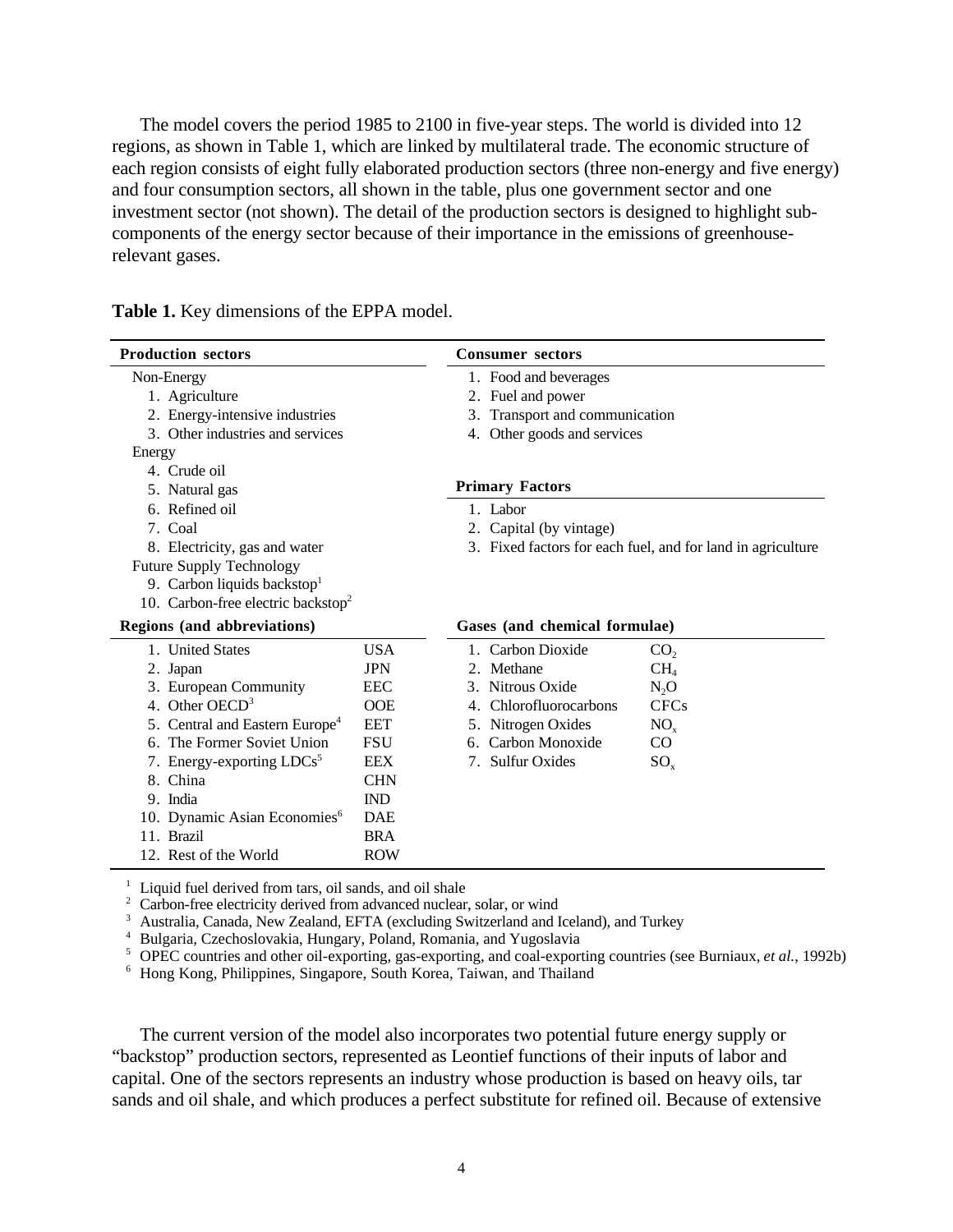processing requirements, substantial  $CO<sub>2</sub>$  is emitted by the production of this technology (and is credited to its regions of origin) as well as at the place where the refined oil is consumed. The other backstop sector is a non-carbon electricity source, which represents the possible expansion of technologies like advanced nuclear and solar power.

The non-carbon electric backstop is available in all regions. However, the carbon-liquids backstop is assumed to be produced in only three regions which are known to have substantial amounts of the necessary resources: The Energy Exporting Countries (*e.g.*, Venezuelan tars and heavy oils), the Other OECD (*e.g.*, Canadian and Australian tar sands) and the United States (*e.g.*, Western oil shales). The location of this carbon-liquids potential will prove important in interpreting the results below.

Each of the eight producer sectors is modeled by a nested set of production functions which allows a flexible representation of the degree of substitution between inputs to the production processes. The output of each sector results from the combination of energy and intermediate goods (provided by other production sectors), and three primary factors: capital, labor, and a fixed factor. The fixed factor represents land in agriculture, reserves in the production of oil, gas and coal, and the supply of nuclear and hydroelectric power to the electric sector. It also is assumed, in the model solutions described here, that there are multiple vintages of capital, each with characteristics fixed at the time of investment.

All goods are traded among regions. With the exception of two of these, imported goods are imperfect substitutes for the equivalent domestic ones, and goods imported from alternative foreign regions are imperfect substitutes for one another. The two exceptions are crude oil and natural gas: imported and domestic supplies of each are treated as perfect substitutes. Calculated within the model are all relative prices, including the wage rate and the return to capital. The returns to capital, along with the level of aggregate income, determine the level of savings (and thus of investment and capital formation). The model is calibrated with 1985 data, with a data set consisting of social accounting matrices for each of the 12 regions, and a bilateral trade matrix. The data set now in use was compiled by the OECD (Burniaux, *et al.*, 1992b).

Energy use in production and consumption produces varying amounts of  $CO_2$ ,  $CH_4$ ,  $N_2O$ ,  $SO_2$ , CO and  $NO_x$ , depending on the fossil source and the policies assumed to be in place. (Emissions of  $CO<sub>2</sub>$  from deforestation are exogenous to the EPPA model.) Similarly, trace gas emissions result from non-energy-consuming activities included in the model (*e.g.*, a component of anthropogenic  $CH<sub>4</sub>$  is driven by the level of activity in the agriculture sector). Emissions by region are then converted to emissions by latitude, which are the necessary inputs to the model of atmospheric chemistry and climate described below.

The major driving factors in the model are population change, the rate of productivity growth (stated in terms of labor productivity and denoted LPG), and a rate of Autonomous Energy Efficiency Improvement (AEEI), which reflects the effect of non-price-driven technical change on the energy intensity of economic activity. Another important influence on economic growth, the rate of capital formation, is endogenous to the model. Finally, a key determinant of the carbon intensity of economic growth, which also has an important influence on the distribution of burdens of a policy of carbon restriction, is the assumed costs of the backstop technologies (production sectors 9 and 10 in Table 1) relative to conventional sources.

Policies implemented in the EPPA model may take the form of either price instruments (taxes or subsidies) or quantitative measures (quotas). The quantitative instruments are  $CO<sub>2</sub>$  emission quotas imposed on individual regions or blocks of regions (*e.g.*, the OECD), and quotas can be tradable among regions. Carbon quotas depress the demand for output from the more carbon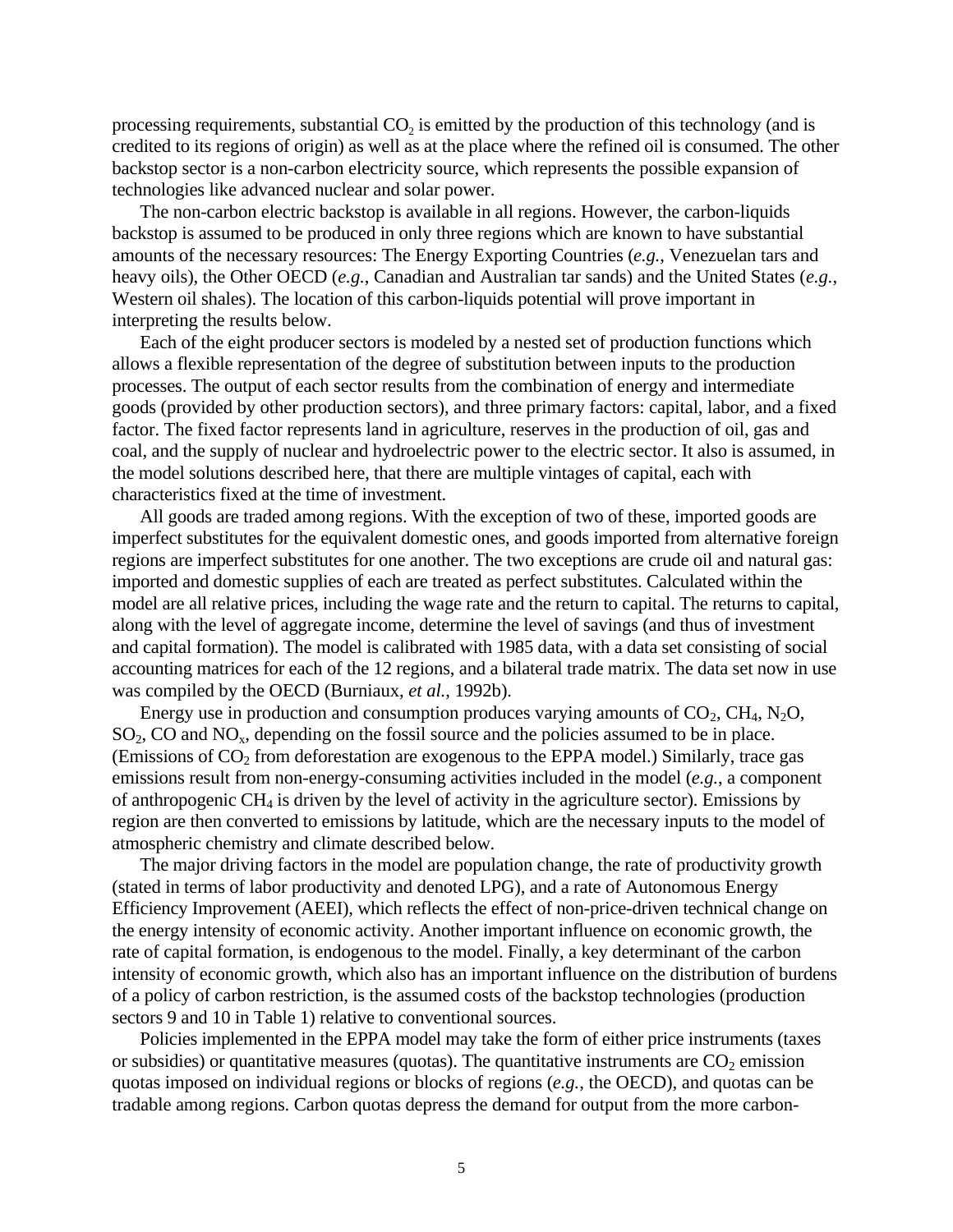intensive energy sectors, and shift the equilibria in the economy away from the no-policy baseline. The adjustments are complex and may include substitution among fuels; substitution in production among inputs of energy, capital, labor, and fixed factor; changes in the mix of goods consumed; and shifts in international trade, both in energy and non-energy goods.

As a result of these economic adjustments to carbon constraint in a particular country, there is, in general, a reduction in GDP and consumption levels. The opposite effect can occur, however, when the tax or quota has the effect of offsetting the distortion from an existing subsidy. The effect on other countries also may be either positive or negative, depending on trade effects. To summarize these economic consequences of emissions restraints, we use a measure of economic welfare which is related to aggregate consumption within a region, discounted over time in most cases.

### **2.2 The Climate Component of the MIT Integrated Framework**

To illustrate the climate consequences of our AOSIS-type protocol, we apply a coupled model of atmospheric chemistry and climate dynamics, which also is part of the larger MIT Integrated Global System Model (Prinn, *et al.*, 1966). A two dimensional (2D) land- and ocean-resolving statistical-dynamical model is used to address climate dynamics (Sokolov and Stone, 1994). It is a modified version of a model developed at the NASA Goddard Institute for Space Studies or GISS. The model's numerical procedures and the parameterizations of physical processes (radiation, convection, *etc*.) closely parallel those of the GISS general circulation model (GCM). The grid used in the model consists of 24 points in latitude, corresponding to a resolution of 7.826˚. The model has nine layers in the vertical: two in the planetary boundary layer, five in the troposphere, and two in the stratosphere. The important feature of the model, from the point of view of coupling chemistry and climate dynamics, is the radiation code of the GISS GCM that it incorporates. This code includes all significant greenhouse gases  $(H<sub>2</sub>O, CO<sub>2</sub>, CH<sub>4</sub>, N<sub>2</sub>O, CFCs, etc.),$  and twelve types of aerosols. Many revisions have been made to the model at MIT, including the incorporation of a real land-ocean distribution, and a capacity to handle alternative formulations of cloud dynamics. In climate simulations, the 2D atmospheric model is coupled to an ocean model with parameterized horizontal and vertical transports.

For predictions of atmospheric composition, a 2D atmospheric chemistry model is used which is run interactively with the climate model and has the same horizontal and vertical grid points. It incorporates 25 chemical species, including  $CO_2$ ,  $CH_4$ , N<sub>2</sub>O, O<sub>3</sub>, CO, H<sub>2</sub>O, NO<sub>x</sub>, HO<sub>x</sub>, SO<sub>2</sub>, sulfate aerosols, and chlorofluorocarbons. The coupled atmospheric chemistry and climate model computes the longitudinal means of trace gas and aerosol concentrations over land and ocean.4

# **3. THE SENSITIVITY OF RESULTS TO ECONOMIC ASSUMPTIONS**

<u>.</u>

Estimates of future greenhouse gas emissions, and of the effects of emission restrictions, are highly sensitive to underlying assumptions about economic conditions over the next century. This fact has been emphasized by a number of studies using emissions models less detailed than EPPA, beginning with early work by Nordhaus and Yohe (1983) and continuing to a number of more recent studies such as those by Dowlatabadi and Morgan (1993) or Hope, *et al.* (1993). Efforts also have been devoted to exploring the uncertainty in multi-region, multi-sector models, examples

<sup>&</sup>lt;sup>4</sup> Other capabilities of the MIT system—such as estimation of the impacts of increased  $CO_2$  and climate change on terrestrial ecosystems and the ocean uptake of carbon, and the effects of climate change on the natural cycles of other greenhouse gases—are not applied in the calculations shown here.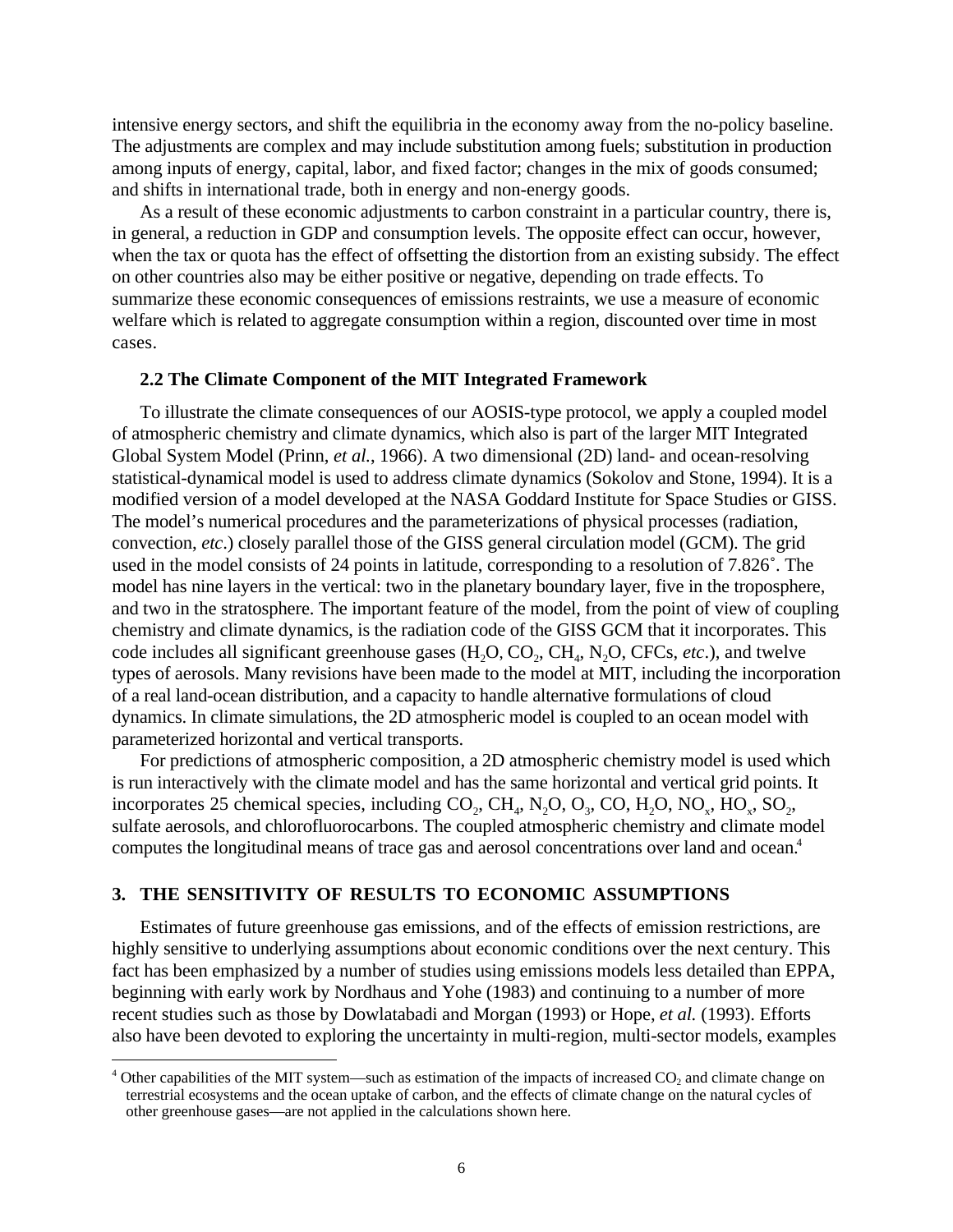being those applying the Edmonds-Reilly model (*e.g.*, Edmonds, *et al.*, 1986; Margolis, 1995; Tschang and Dowlatabadi, 1995), or Global 2100 (Manne and Richels, 1994).

To emphasize the importance of this uncertainty for the assessment of proposed QELRO schemes, we have explored the sensitivity of our own model estimates to key inputs. As noted earlier, four input assumptions have the greatest influence on future emissions trajectories: population growth, the rate of labor productivity growth, the rate of non-price induced improvement in energy efficiency, and the relative costs of the backstop technologies. All these factors are subject to substantial uncertainty. To test the consequences of this fact, key parameters describing three of the four factors were subjected to an uncertainty analysis, applying a probabilistic collocation method under development at MIT (Webster, Tatang and McRae, 1996; Webster, 1996). The judgment of EPPA model developers was applied to the estimation of probability distributions for all of the parameters above except the rates of population growth, and the resulting dispersion of key model outputs was calculated (Webster, 1996).

Figure 2 shows the probability density functions for the prediction of global carbon emissions. With predictions beginning in 1985, the variance of the estimate in 2020 is relatively small. For the more distant years, however, the variance increases, as shown by distributions for the years 2050 and 2100. Indeed, in terms of relative likelihood there is very little basis to distinguish between an emissions forecast anywhere in the range of 13 GtC to 23 GtC per year in 2100. Thus, when considering the results presented below, it should be remembered that a prediction anywhere in the central part of the distribution in Figure 2 is of near equal likelihood, and therefore the choice of the Reference Case (whose end-point is indicated "R" in Figure 2) is arbitrary within this range.



**Figure 2.** Distribution of CO<sub>2</sub> emissions in 2020, 2050 and 2100 calculated by the EPPA model. The points R, L, and H indicate emissions for the reference, and higher and lower scenarios in 2100.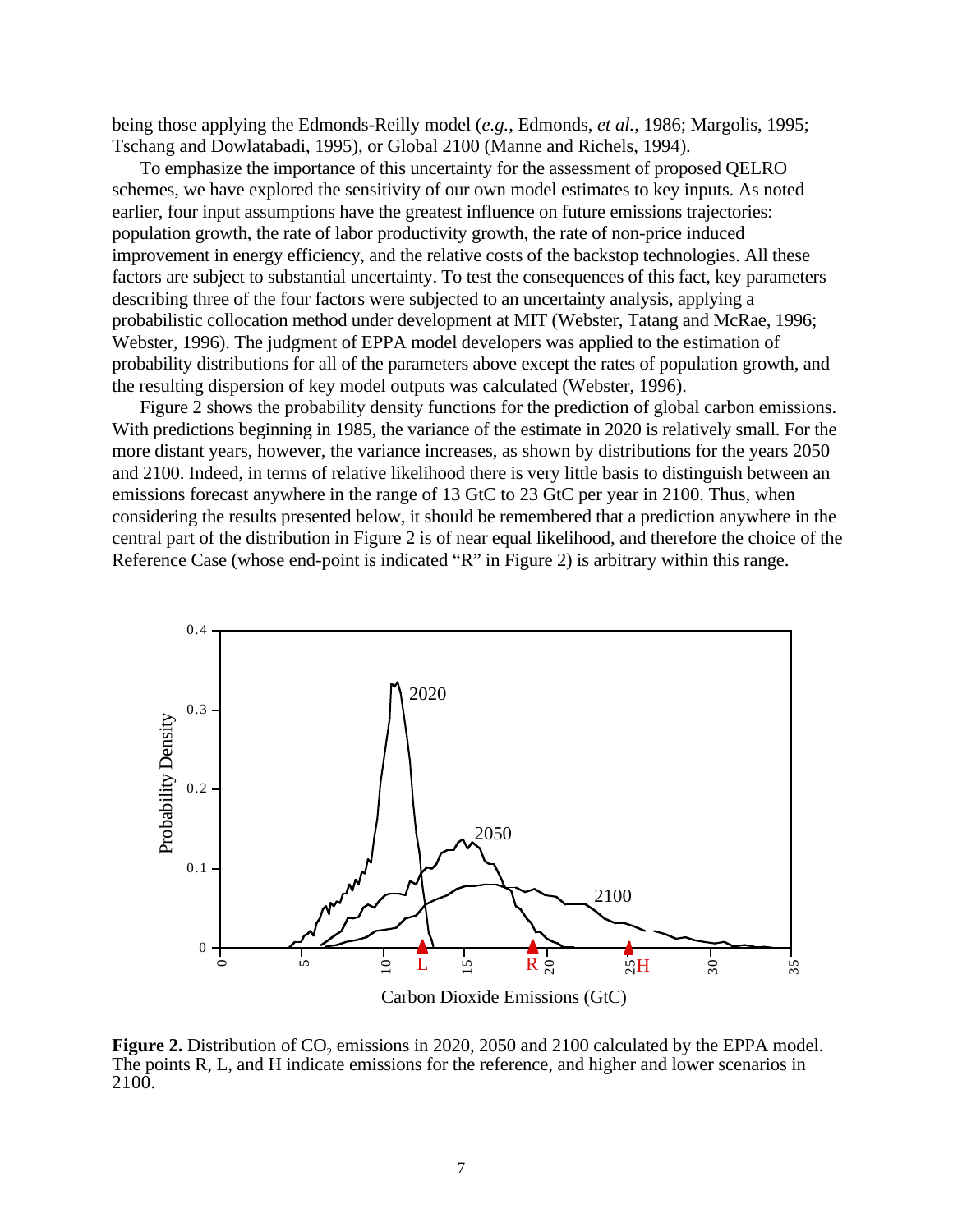The implications of this uncertainty for the choice of a reference or base case are illustrated in Table 2, which presents climate and cost predictions for the Reference Case we use below, and for Higher and Lower predictions chosen from the distribution in Figure 2 (where they are indicated as H and L). In the calculation of climate effects, a "reference" version of the coupled chemistryclimate model is used in all cases. Although this component of the analysis also is subject to many uncertainties (Jacoby and Prinn, 1994), these are not explored in this paper. Results of a study using the MIT model of the sensitivity of climate-change predictions to uncertainty in key aspects of the science is provided in Prinn, *et al.* (1996).

As can be seen in Table 2, over this range of (nearly indistinguishable) economic predictions, global CO<sub>2</sub> concentrations by the end of the next century range between 539 ppm and 770 ppm. The associated temperature changes range from 1.55° C to 3.36° C. These uncertainty ranges should be kept in mind in assessing an AOSIS-type protocol, which we now proceed to study using the Reference Case prediction shown in Figure 2 and Table 2 as a standard for comparison.

|                                | <b>Emissions Case</b> |           |        |  |
|--------------------------------|-----------------------|-----------|--------|--|
| Policy case                    | Lower                 | Reference | Higher |  |
| No Policy                      |                       |           |        |  |
| $CO2$ Emissions in 2100 (GtC)  | 12.4                  | 19.0      | 25.1   |  |
| $CO2$ Conc. in 2100 (ppm)      | 539                   | 668       | 770    |  |
| $\Delta T$ , 1990 to 2100 (°C) | 1.92                  | 2.53      | 3.36   |  |
| <b>AOSIS-Like Protocol</b>     |                       |           |        |  |
| $CO$ , Emissions in 2100 (GtC) | 10.5                  | 14.1      | 17.8   |  |
| $CO2$ , Conc. in 2100 (ppm)    | 507                   | 575       | 635    |  |
| $\Delta T$ , 1990 to 2100 (°C) | 1.55                  | 2.11      | 2.82   |  |

**Table 2.** Sensitivity of the climate and effects of the AOSIS protocol to uncertainty in the factors driving emissions, in the Reference Case and Higher and Lower alternatives.

# **4. THE BURDENS OF EMISSION RESTRICTION**

#### **4.1 The Distribution Among Regions**

 $\ddot{ }$ 

When a carbon constraint is accepted by some regions, the overall system of production, consumption and trade adapts, and the effects are felt both in those countries that are taking direct action to reduce emissions and in countries that are taking no direct action. The consequences for each region of our sample protocol, measured in terms of the consumption-based welfare index, are shown in Figure 3. The EPPA model distinguishes four OECD regions: the United States (USA), the European Community (EEC), Japan (JPN) and the rest of the OECD (OOE). Under the first set of AOSIS-like conditions imposed here, each of these OECD regions meets the emissions target independently (the implications of intra-OECD trading are considered later). The depressing effect on the regional economies of the  $CO<sub>2</sub>$  constraints, which force adjustments to a lower production frontier and a different composition of output, are clearly shown.<sup>5</sup>

<sup>&</sup>lt;sup>5</sup> The consumption-based welfare index used here (or a companion GDP measure) does not take account of any economic gains from potential climate effects avoided by the  $CO<sub>2</sub>$  controls. Also, no account is taken of environmental benefits from the reduction of other pollutants associated with energy production.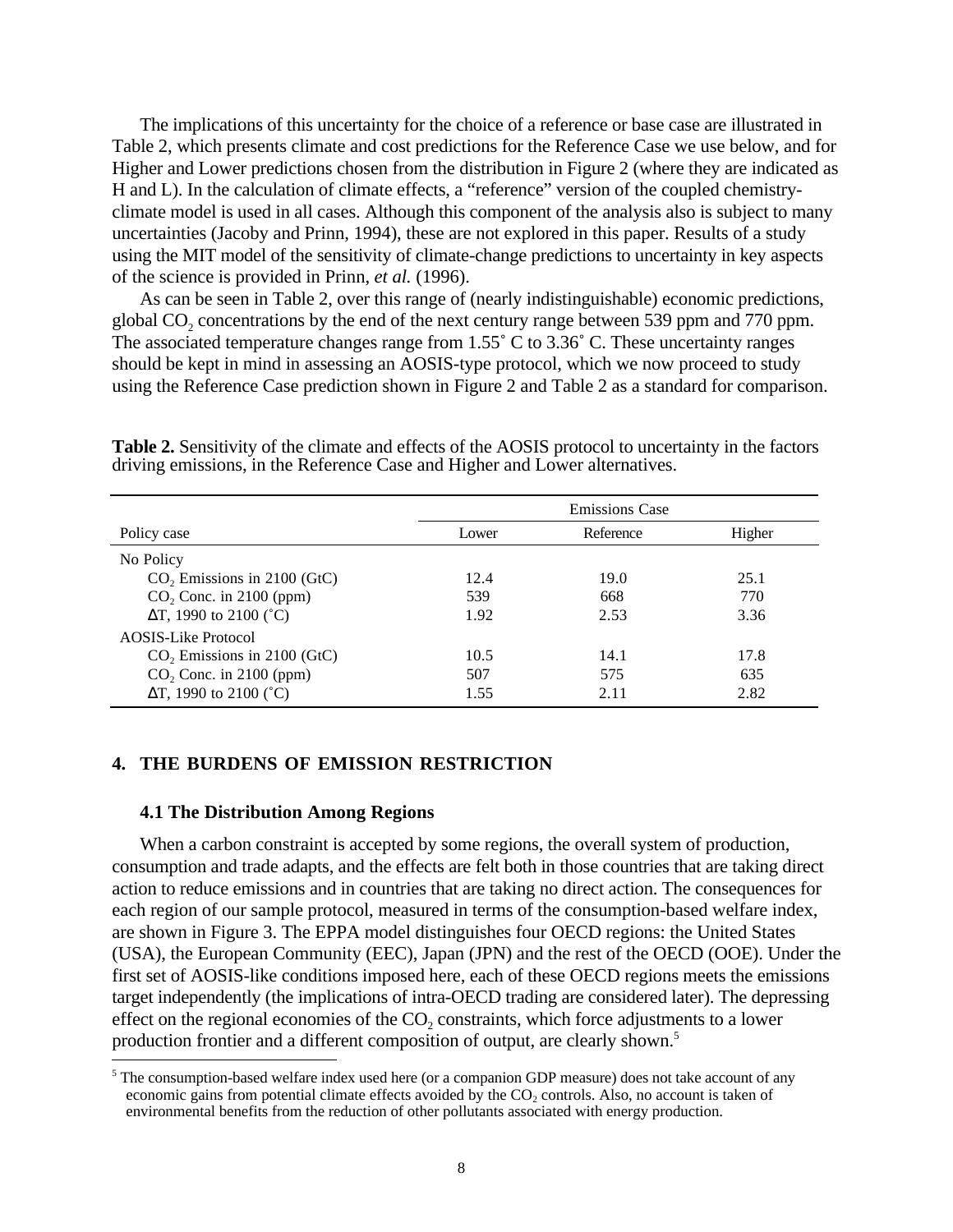



The differences in welfare losses among the sub-regions of the OECD are striking.<sup>6</sup> The costs to the United States and the Other OECD are relatively small. This occurs because, in the Reference run, both regions make use of the carbon-liquids backstop technology, which is relatively carbonintensive. If AOSIS-like restrictions are in effect it is relatively easy in this model to avoid emissions growth by foregoing the development of this non-conventional carbon fuels industry. The EEC fares worse than its companion regions because it is not using the backstop carbon fuel under Reference conditions with no policy (since it does not have the necessary natural resource base). As a result, reductions in their carbon emissions are achieved only with more drastic changes in resource allocation and consumption patterns. The relatively light burden of the AOSIS protocol on Japan is explained by another phenomenon related to the backstop technologies. The current cost of electric power in Japan is relatively high by world standards, so that the non-carbon electric backstop enters earlier than in other OECD regions under the no-policy reference case. The emissions restrictions simply accelerate the diffusion of a non-carbon backstop that is not far from being economic at the start of the analysis. In addition, the EPPA model's representation of the structure of the Japanese economy permits an easier substitution of electricity for other energy forms than is possible for other regions. These calculations indicate the important role of backstop

 $\overline{a}$ 

<sup>&</sup>lt;sup>6</sup> Our results vary from those from an earlier effort by Martin, *et al.* (1992) using EPPA's parent GREEN model, largely because of differences in the formulation of backstop technologies. The strong effect of the backstops on the distribution of burden is illustrated below. A more recent study of burden distribution by Edmonds, *et al.* (1995) is not comparable, because the model used does not consider trade in non-energy commodities, which is a main avenue of accomodation to emissions restriction.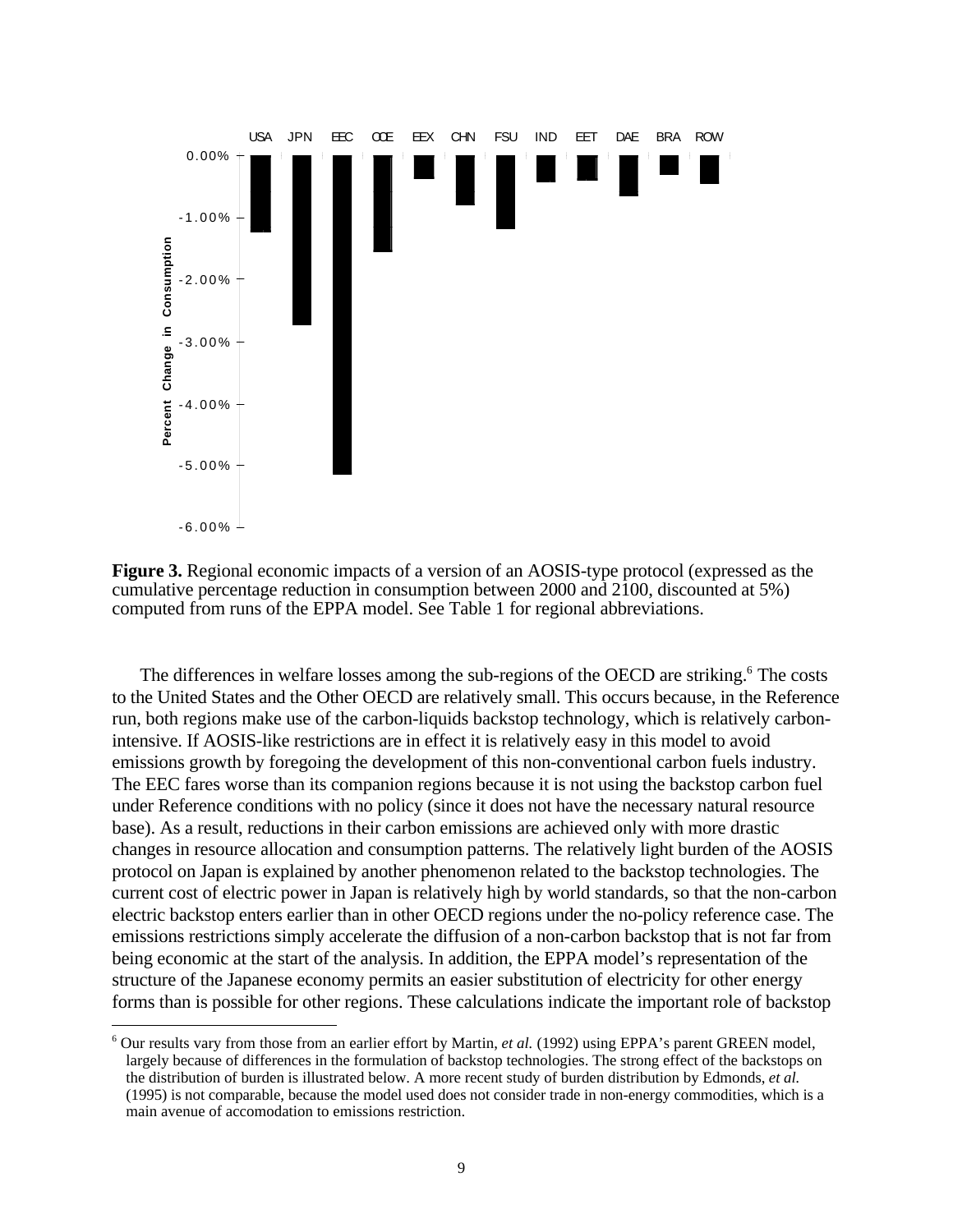assumptions in these types of assessments. To illustrate this point in more detail, their effects will be tested further in Section 4.2.

Under the conditions of the Reference Case, every region suffers some degree of welfare loss as a result of the reduced demand in the industrialized world, and the consequent adjustments in international trade. Thus, although their losses are smaller than those in the OECD, other world regions also bear a portion of the burden of the assumed emissions restraints. The changes projected for the Energy Exporting Countries (EEX), where the burden is relatively light in relation to other non-OECD regions, are particularly noteworthy. Many adjustments contribute to this effect, but the main one concerns the net exports of crude oil and refined oil by EEX countries. Under the model of resource depletion incorporated in the EPPA model, crude oil production in the EEX does not change much when comparing the Reference Case to the AOSIS protocol. Furthermore, the EEX also has the resources to produce exportable refined oil from the carbonliquids backstop technology. With our sample protocol, which does not restrain emissions in the EEX region, net exports of these liquids (with their carbon emissions at the point of supply) are larger than under the no-policy case. That is because EEX production substitutes for the cutback in carbon liquids production in the two OECD regions that can produce the carbon-fluids technology (USA and OOE).<sup>7</sup> This picture changes substantially under the hypothesis of a world with no backstops, as we show next.

### **4.2 The Significance of Assumptions About Backstop Technologies**

Assumptions about the availability and relative cost of the two backstop technologies have a significant effect on the distribution of burdens of the AOSIS protocol (and on the estimated leakage, as shown below). To demonstrate this point, we have formulated a dramatically different case. We hypothesize a world where all the conditions in the Reference Case remain the same, except the backstop technologies do not exist. The stark comparison is particularly useful in illuminating the mechanisms that distribute the economic burden among regions, and determine the levels of leakage. By coincidence, the Reference Case with no backstops implies total carbon emissions that are close to the Reference with backstops (with no emissions limits in either case). In effect, for the relative costs assumed, the low-carbon and high-carbon alternatives roughly balance one another, so that total emissions over the period are only 4% higher in the "no backstops" world. The pattern of regional emissions is very different between the two, however.

The economic burden in this case is shown in Figure 4, which again presents the percent welfare loss over the period 2000 to 2100, for each of the model regions. Note that gains and losses shown in Figure 4 are *not* comparable with those in Figure 3 for the case with backstops. These are two different worlds: in particular, the GDP and consumption levels in the "no-policy" version are not the same with and without backstops, and so the levels of burden and gain associated with the two cases do not have a common basis. What is important is the change in the *distribution* of burdens among regions.

The region that is most affected is the Energy Exporting Countries (EEX). The imposition of the AOSIS-type restriction tends to lower the price of oil and coal relative to other goods. Without the production of backstop fuels to offset this effect, the economic losses in the EEX region are large relative to other regions. Japan also is relatively strongly affected, compared to the case with backstops, mainly because of the absence of the non-carbon backstop. The other non-OECD

 $\overline{a}$ 

<sup>&</sup>lt;sup>7</sup> Resources of tars, oil sands and oil shale are unevenly distributed among the countries that make up the EEX, and analysis disaggregating this region likely would reveal a diverse pattern of economic impacts.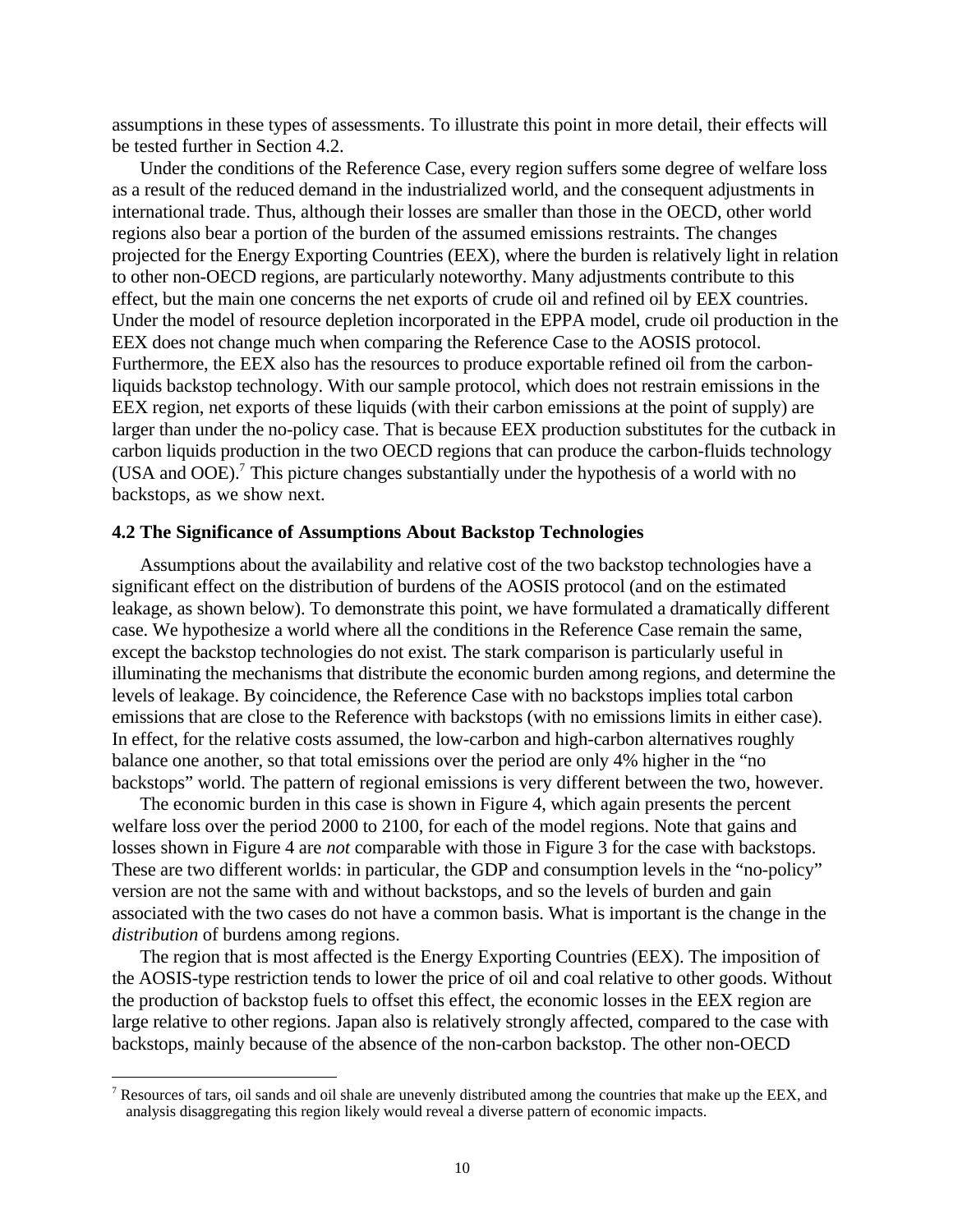regions (excluding EEX) present a mixed picture of losers and gainers depending on the details of their sensitivity to energy prices and their patterns of trade.



**Figure 4.** Regional economic impacts of a version of an AOSIS-type Protocol, for the Reference Case with no backstop technologies (definitions as in Figure 3). Only the relative distribution (not the absolute levels) is comparable with Figure 3.

### **5. CARBON LEAKAGE**

If one set of world regions constrains activities that produce  $CO<sub>2</sub>$ , then adjustments caused by changes in relative prices and shifts in trade patterns may cause increases in carbon emissions elsewhere, which partially offset the gains achieved. This phenomenon is often referred to as the carbon "leakage" associated with a policy that is applied to a subset of world regions. A number of other studies have considered this phenomenon using multi-region models, including Pezzy (1992), Oliveira-Martins (1992), Manne (1993), Manne and Martins (1994) and Edmonds (1995). The range of estimates is very wide (IPCC, 1995), in part because the models are different and in part because they assume different degrees of policy stringency.

Taking our AOSIS-type restrictions as an example, carbon leakage can be defined as the increase in  $CO<sub>2</sub>$  emissions in non-OECD regions that is the result of emissions restraints in OECD regions (compared to the Reference Case without restraints), stated as a percentage of the reduction in emissions in the OECD. Under this definition, the leakage from the AOSIS-type protocol under the Reference Case (with backstop technologies) is 6.8% for the period 2000 to 2100. Among the other leakage studies above, our results are closest to those from EPPA's parent GREEN model, and interestingly these are the only two of the cited models that consider trade in non-energy goods.

The magnitude of carbon leakage is, of course, a function of the details of the economic assumptions, as illustrated below, but the primary mechanisms producing it can be illustrated using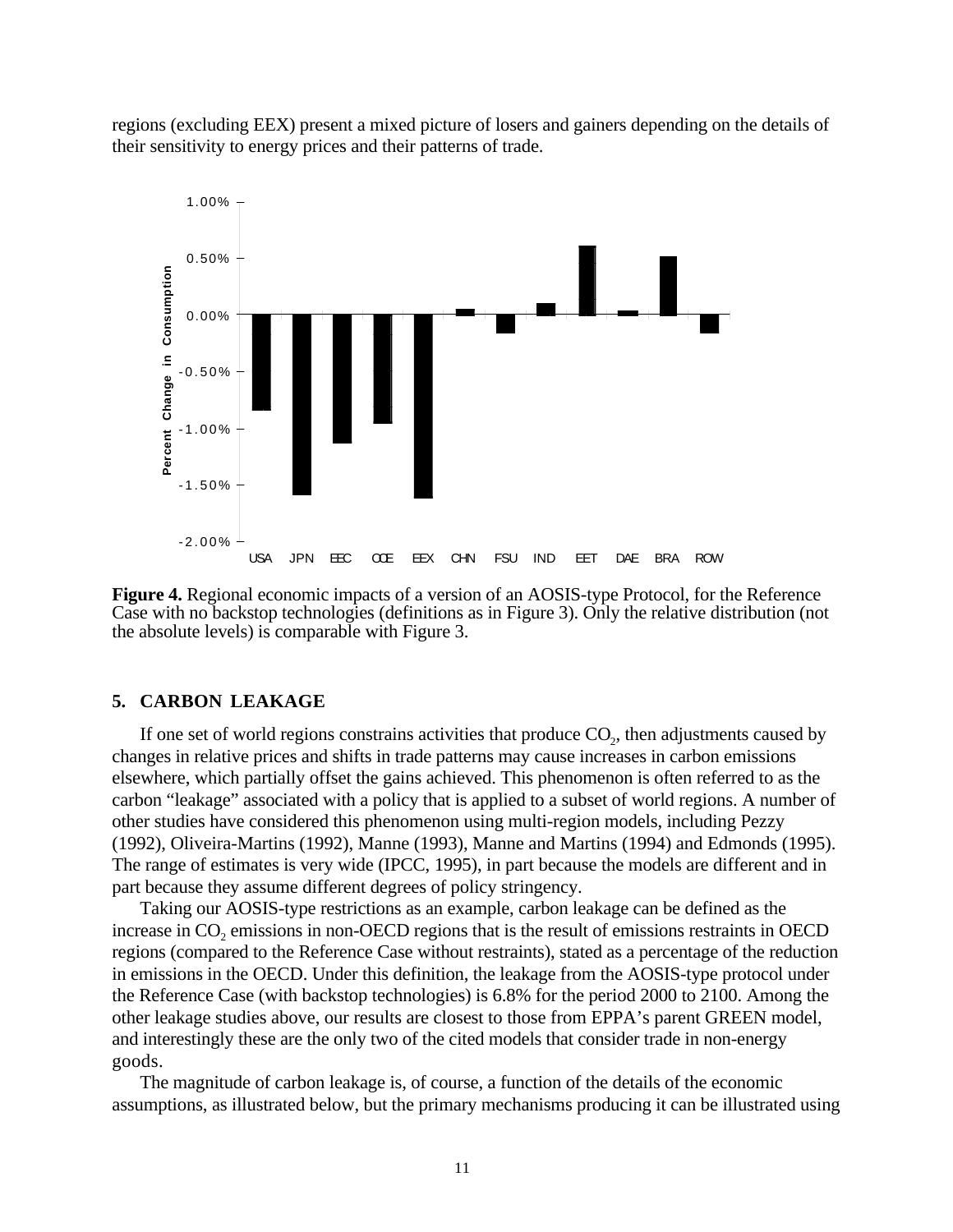Figure 5. The figure shows the percentage change in carbon emissions, by region, resulting from the AOSIS-type protocol, and separates this net change into two components: one related to GDP change alone and another that can be attributed to the many substitution possibilities, between goods and across countries. As a rough approximation of the GDP effect, an estimate is made of the change in CO<sub>2</sub> emissions if the GDP changes underlying the results in Figure 3 are imposed while the energy composition of GDP is held constant (*i.e.*, no substitution effects). This component is shown in Figure 5 by the white bars, and it can be seen that there would be some reduction in carbon emissions over the period 2000-2100 in each region. The rest of the net change in carbon emissions with the AOSIS protocol is then attributed to the many substitution effects. The net change in  $CO<sub>2</sub>$  emissions over the century in each region is the sum of the black and white bars.





Several aspects of these results are worth noting. The overwhelming influence in OECD adjustments to the emissions constraint is the substitution effect, including substitutions among fuels, among means of production of particular output goods, among sectors of consumption, and among goods imported and exported. Similarly, the slowed growth in non-OECD economies (see Figure 3) yields but a small reduction in their  $CO<sub>2</sub>$  emissions. It is the much larger substitution effects that lead to leakage. Two main substitution phenomena contribute to this result. First, the production of liquid fuels from tars, tar sands and shale oil resources (the carbon-fluids backstop) in the Energy Exporting Countries makes them a large source of leakage. AOSIS-type commitments would restrain the expansion of this emerging industry in the two OECD regions that have the needed resources (USA and OOE), but there is no restraint on the EEX, and its carbon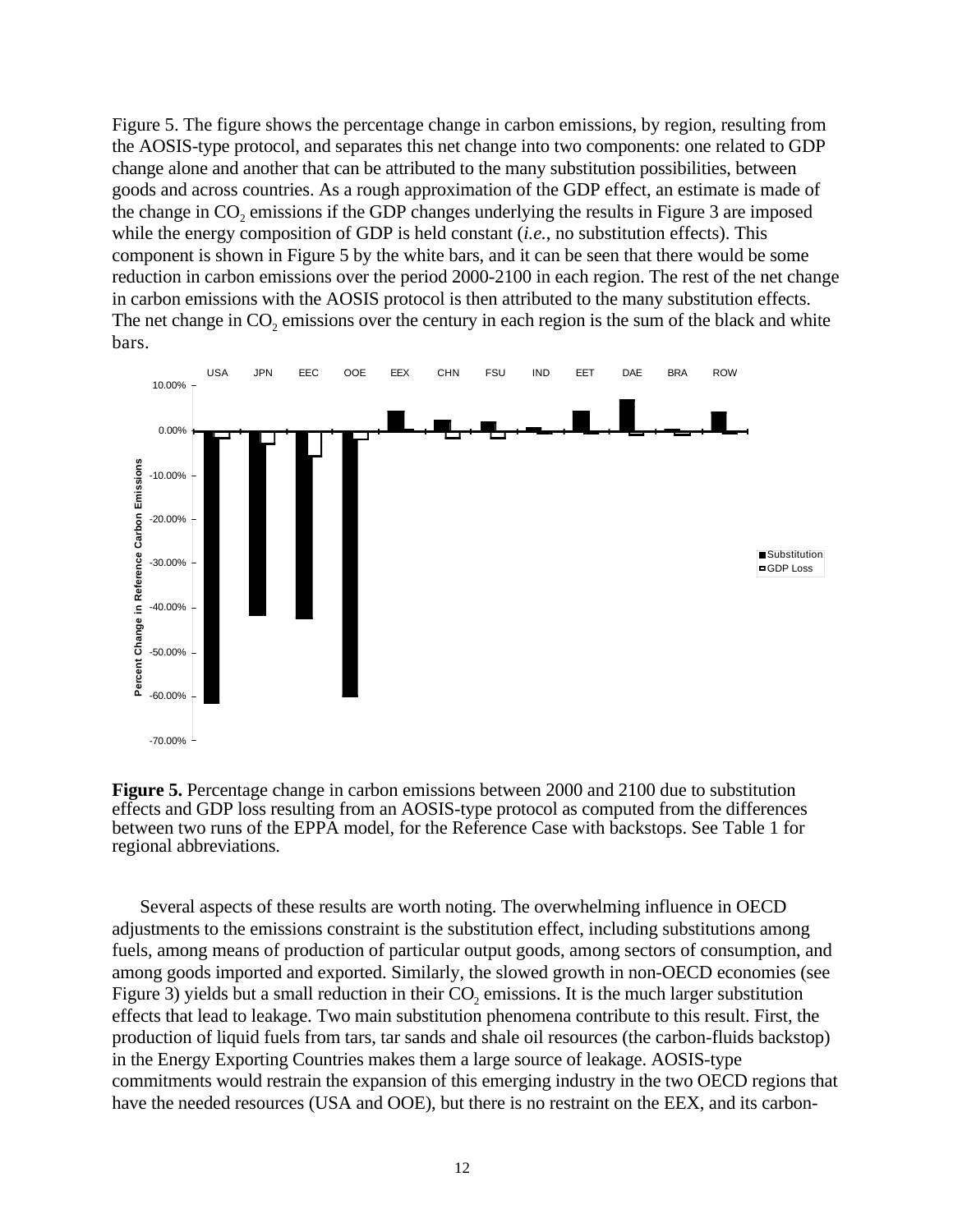fluids industry would grow faster, with a resultant increase in carbon emissions. Second, OECD regions become less competitive, relative to selected non-OECD regions, in the production of the products of the Energy-Intensive Industries sector. This adjustment is most significant in the Dynamic Asian Economies (DAE), which increase their production of energy-intensive goods (which they export to the OECD countries in the main) and import additional energy (*e.g.*, coal from OECD sources) to fuel the process.

For the Reference Case with backstop technologies available, the pattern of leakage over time is shown on the left-hand side of Figure 6. (The bars on the graph show the net change in carbon emissions, over the periods shown, comparing a world under the AOSIS protocol with one that has no policy of carbon restraint.) In the period 2000 to 2050, the leakage rate is 5.3%, with the EEX production of the carbon-intensive backstop being a primary cause. In the second half of the century, the carbon-liquids backstop continues to grow in the EEX, and substitution through goods markets intensifies, so the leakage rate rises to 7.7% under assumed OECD emissions control, compared to a no-policy world.



**Figure 6.** Carbon leakage under the AOSIS protocol, for 2000 to 2050 and 2050 to 2100, under different assumptions about the availability of backstop technologies, computed from differences between runs of the EPPA model. Leakage rates are shown in parentheses.

This adjustment through goods trade is most clearly seen in a case where the influence of the carbon-fluids backstop is not present. Without backstops, the leakage rate is roughly the same as with them, for the period 2000 to 2050, as shown in Figure 6. As growth proceeds into the 2050 to 2100 period, however, the emissions restrictions bind more tightly, and the leakage increases. Figure 7 illustrates a main cause of this increase for a single period, 2050. The results shown are trade values in constant 1985 \$US (in effect, a quantity index). The net exports of some sectors (Agriculture, Refined Oil, Crude Oil and Natural Gas) differ little between the "no-policy" case and that with OECD restriction. As can be seen in the figure, however, under our assumed emissions restrictions (in contrast to the no-policy case) the non-OECD regions are exporters rather than importers of energy-intensive goods, and their imports of products of the Other Industry sector are reduced. To fuel this shift, coal imports from the OECD are higher.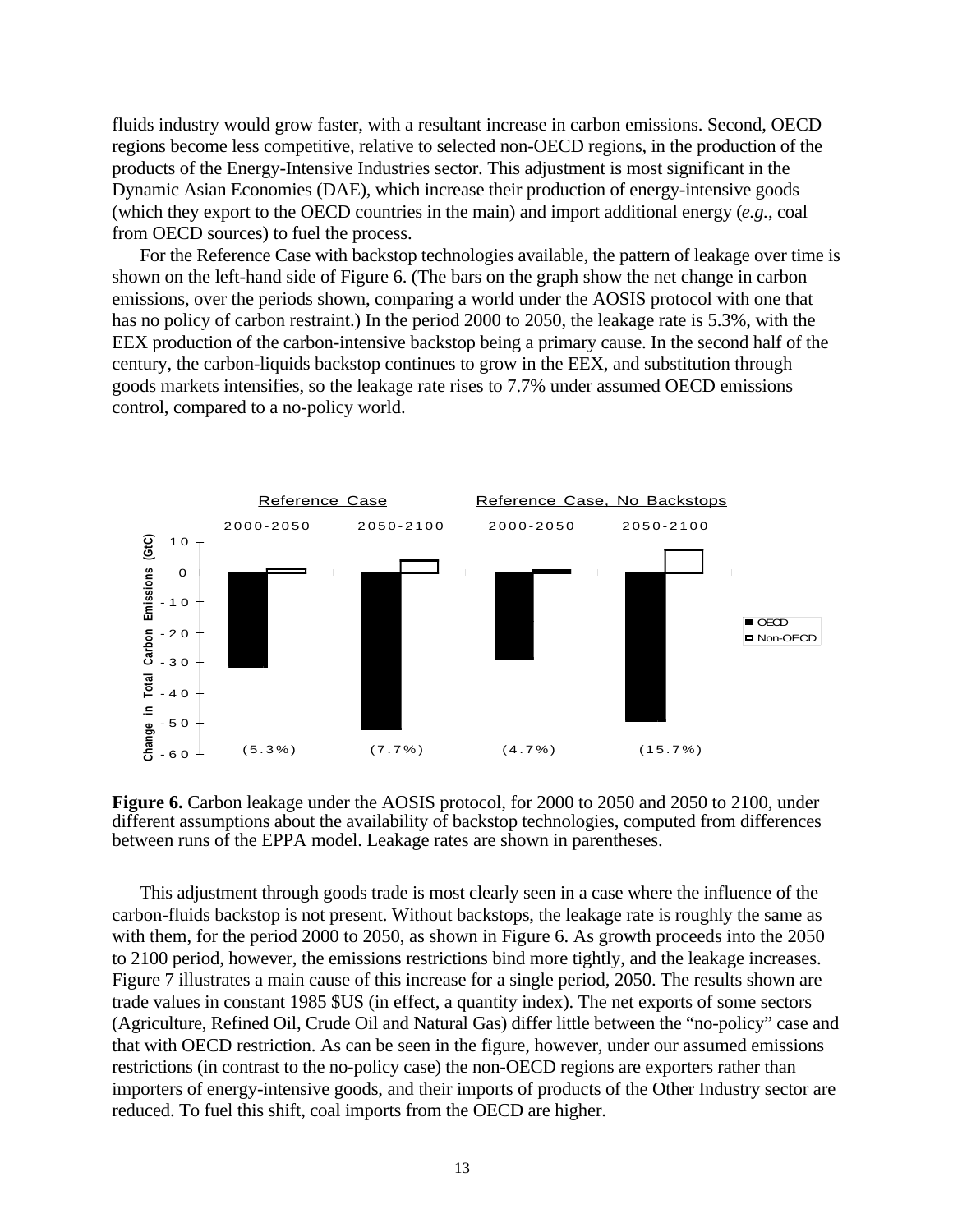

**Figure 7.** Trade of the non-OECD regions in 2050, with and without the AOSIS protocol, calculated from runs of the EPPA model without backstop technologies. Numbers greater than zero are net exports, those less than zero are net imports.

# **6. THE ROLE OF EMISSIONS TRADING**

Meeting a commitment to reduce emissions by domestic actions alone is relatively expensive, and countries will seek efficiency by exploiting the cheapest opportunities for reducing carbon emissions, wherever they may be available. One approach is to engage in individual bilateral agreements that allow countries facing a constraint to undertake or fund CO<sub>2</sub> reduction measures in other countries. On a project-by-project basis such programs fall under the rubric of Joint Implementation (JI) or Activities Implemented Jointly (AIJ).

A comprehensive approach to the goals of JI and/or AIJ would be to set up a market for carbon emissions by allocating emissions quotas and allowing countries to engage in trading for those rights. There is no precedent for a market in emissions rights on such a scale, and the feasibility of involving a large number of nations in such a system remains to be explored. The transactions costs are unknown as well. Nonetheless, even analysis of idealized versions of such schemes can give important insight regarding the general magnitude of the economic benefits that a trading regime can offer.

Previous studies of permit trading systems, such as efforts by Martin, *et al.* (1992), Manne and Richels (1995) and Edmonds (1995), have tended to assume that participation in the permit trading regime was universal. In practice, however, these arrangements may take several forms. The trading may be limited to countries facing the same regime of emissions constraints; it could include these plus some other subset of countries, or it could involve all parties to the Framework Convention. We have explored the implications of these forms of agreement for the cost of meeting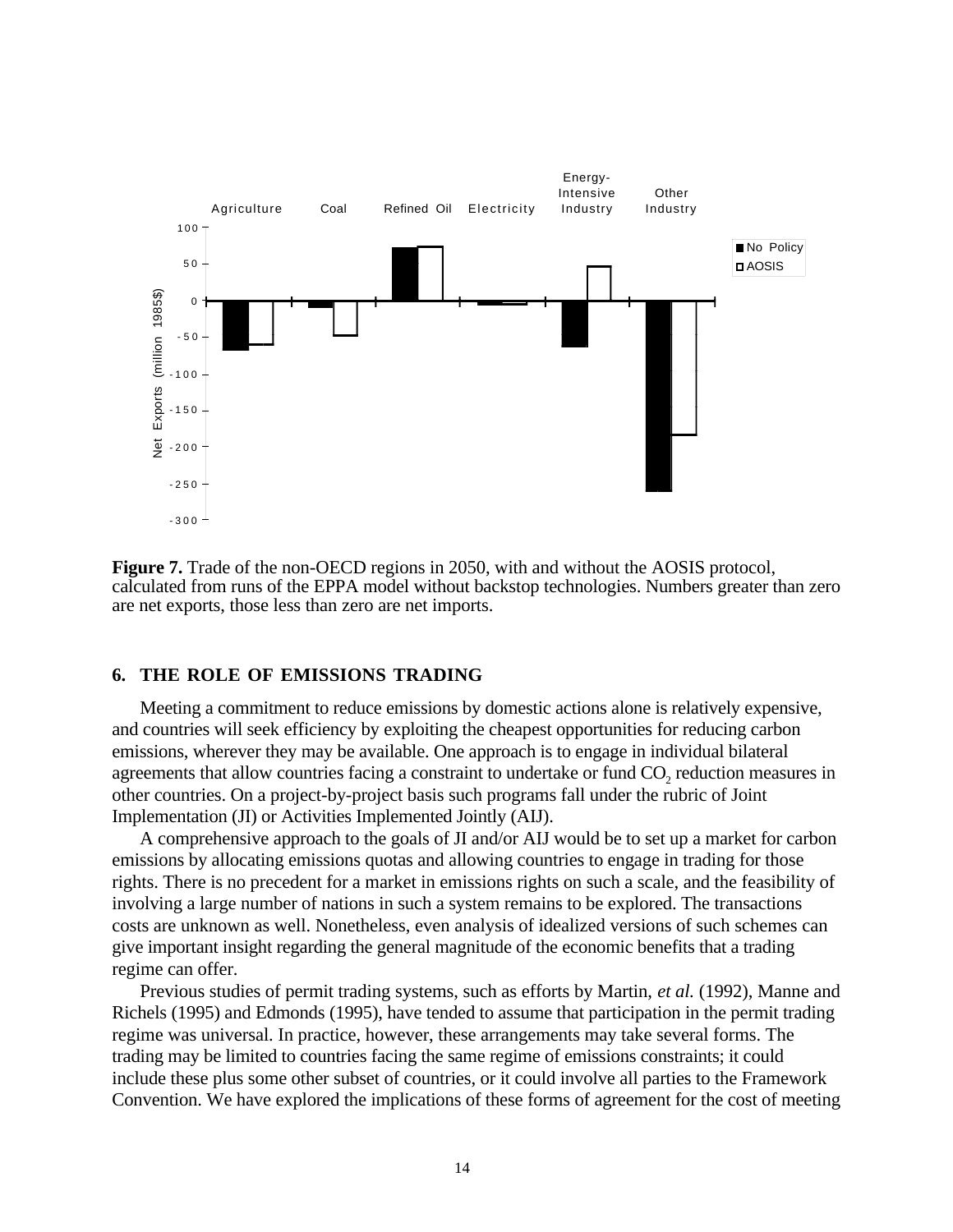an AOSIS-type constraint, and for the distribution of burdens and leakage. Figure 8 shows the result for the cost to the OECD, over several decades of meeting the AOSIS-type protocol. The comparisons are made using the Reference Case with backstops, and the same consumption-based index is used to measure welfare loss. Four regimes are shown: (1) no trading, (2) trading among the four OECD regions only, (3) extension of OECD trading to all Annex I countries by including countries of the Former Soviet Union and Central and Eastern Europe (denoted as FSU and EET in Table 1 and earlier figures), and (4) full global trading.



**Figure 8.** Costs to the OECD of meeting the AOSIS protocol under no trading and three definitions of a regime of emissions trading, for selected decades, calculated from runs of the EPPA model.

Trading limited to OECD regions does not yield very great reductions in cost: the economies of the sub-regions are simply too similar to one another in structure and in opportunities for carbon reduction.8 Full global trading, on the other hand, yields very large reductions in cost to the OECD regions of meeting our assumed AOSIS-type commitment. That opportunity benefits the non-OECD regions as well, for they receive payments for emissions reductions they would not otherwise make. It also is interesting to note that not all non-OECD regions need participate in order for real gains to be achieved from a trading regime. With trading only among the Annex I group, a large fraction of the benefits to the OECD of full global trading are gained, as shown in the figure.<sup>9</sup>

 $\overline{a}$ 

<sup>&</sup>lt;sup>8</sup> Analysis treating the OECD at the country level (disaggregating the EEC and Other OECD), where the economic circumstances would be more diverse, likely would show greater gains from trade than the four-region version applied here.

<sup>&</sup>lt;sup>9</sup> The definition of carbon leakage used above no longer holds if trading is allowed. The calculation with trading gives non-OECD countries an annual quota equal to their emissions (including leakage) if there were no trading. This quota is fully utilized, so global emissions are the same with trading and without it.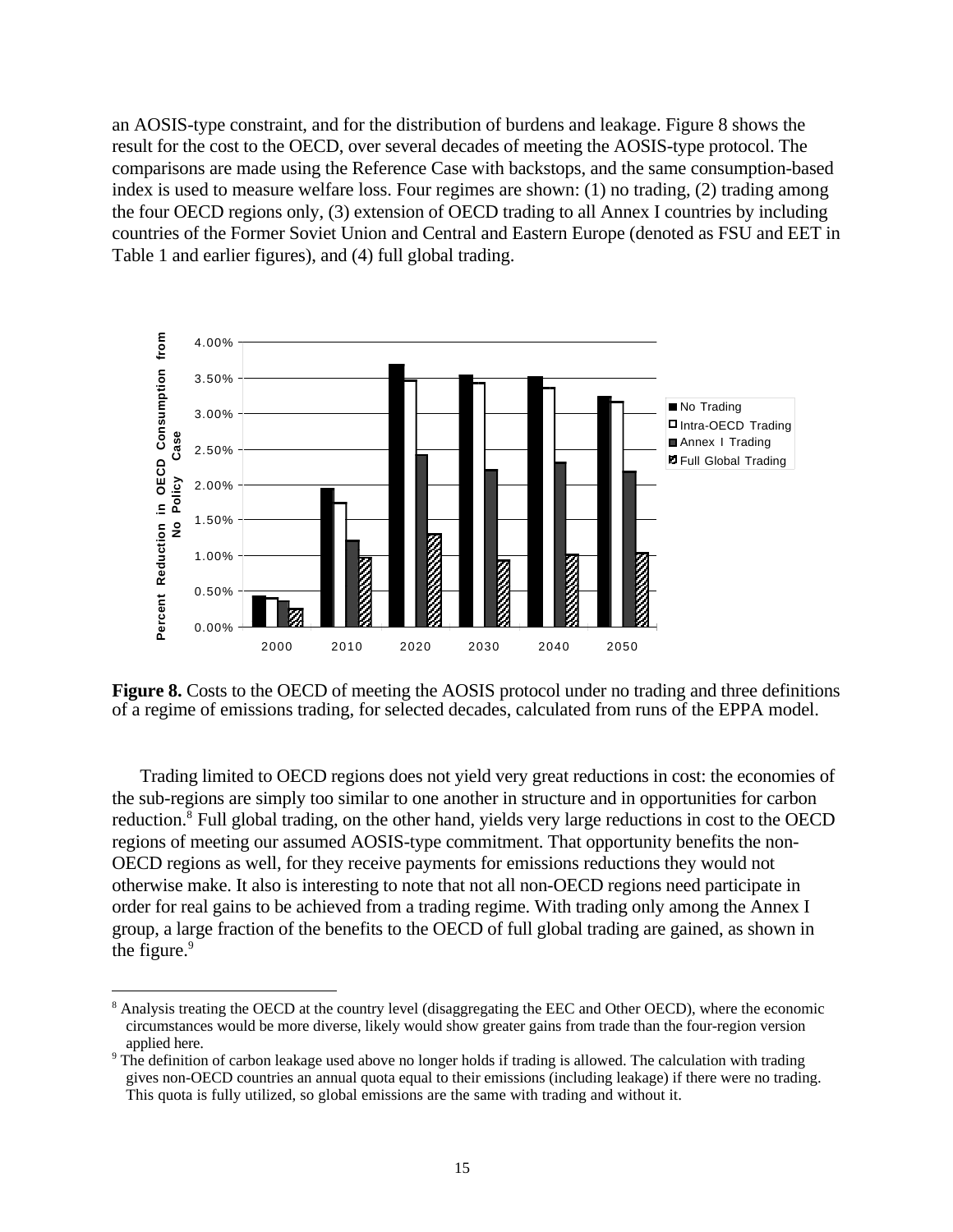# **7. CONCLUDING OBSERVATIONS**

Any attempt to assess the impacts of a policy of emissions limitation, if followed for a century, must give due attention to the very large uncertainties in the needed predictions. Nonetheless, an exercise like this does contribute some useful qualitative insights.

- Even if emissions limits are applied independently to a subset of world regions, the burden of meeting these emissions reduction targets will fall not only on the parties to the agreement but on others as well, because of changes that are mediated through international trade. Not all non-participating regions need lose, but many will.
- Carbon "leakage" will accompany a policy restriction that applies only to a subset of world regions. Countries outside the region of constraint will become more competitive in the production of highly carbon emitting energy sources, and in the production and export of energy-intensive goods.
- If large-scale expansion is a realistic prospect for the existing (but yet small) industries producing the backstop technologies as defined here, the implications are great, not only for total carbon emissions but for the distribution of burdens, and for leakage.
- The differences in economic conditions and opportunities for carbon reduction between the OECD and non-OECD nations are great, so the benefit from trading is very large, with much room for bargaining over compensation. Further, it would not be necessary for all regions to participate in the trading for a substantial fraction of the potential gains to be realized.

Beyond the issues of economic burdens and carbon leakage that are the focus of this paper, these results have another set of implications for current proposals for restrictions on emissions. By itself, the effort required by our AOSIS-type protocol yields only a small impact on the threat of global warming. Indeed, predicted temperature changes depend more on what is assumed about economic growth, productivity improvement in energy use, and the relative costs of future technologies than it does on policy measures such as the one studied here. Yet the uncertainty about these causal factors is great, so that over a wide range, suggested by Figure 2, we do not know what the human contribution to atmospheric gas concentrations will be. In these circumstances, the evaluation of QELROs proposed for near-term agreement need to consider whether policy measures can be easily adapted over time, as we learn more about these key influences. Further, given the limits on what can be achieved with restraints applied to only a subset of countries, these studies must seek to identify policy designs that offer the prospect of attracting participation by all world regions.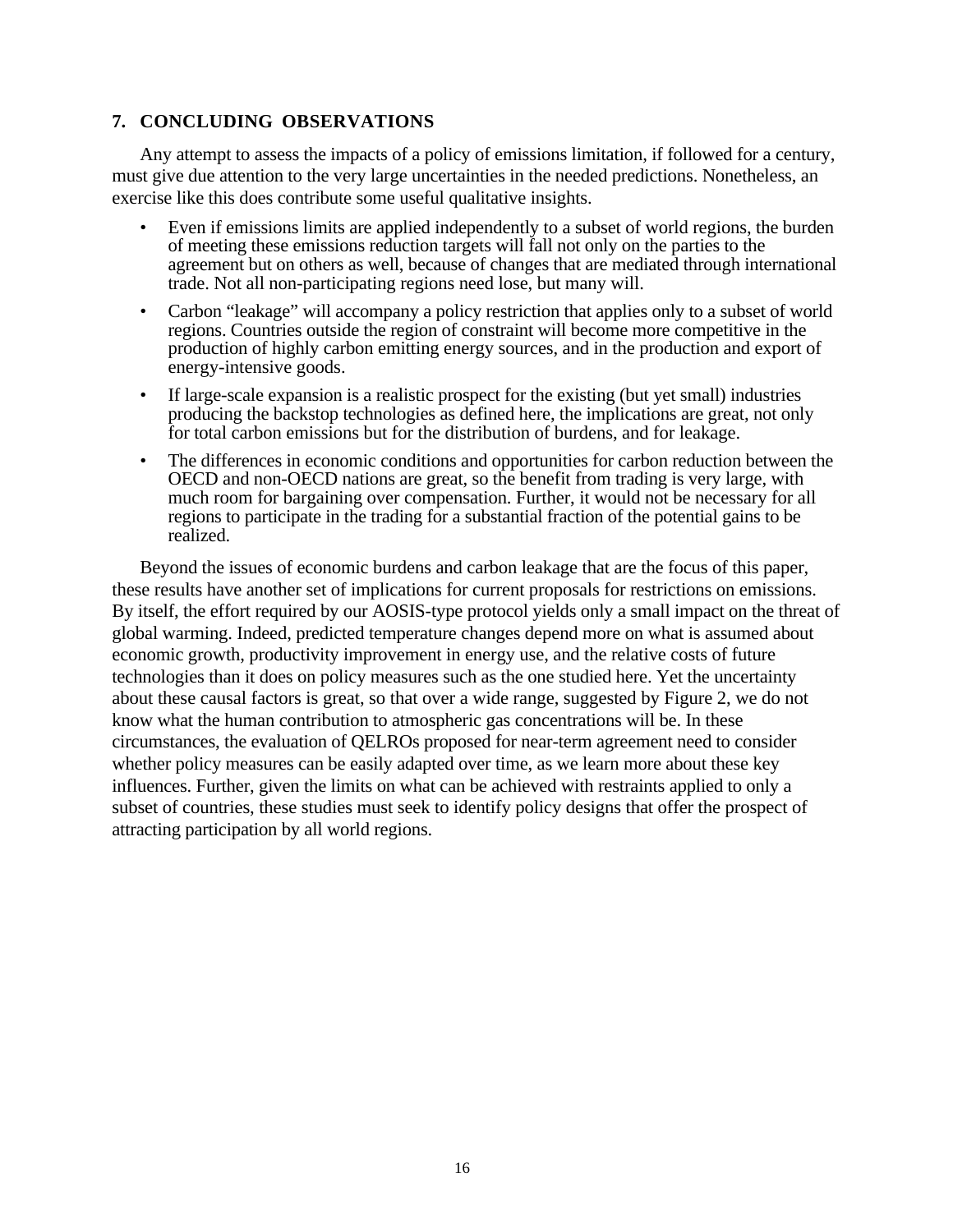# **8. REFERENCES**

- Burniaux, J., G. Nicoletti and J. Oliveira-Martins (1992a). "GREEN: A Global Model for Quantifying the Cost of Policies to Curb CO<sub>2</sub> Emissions," *OECD Economic Studies*, 19, Paris.
- Burniaux, J., J.P. Martin, G. Nicoletti and J. Oliveira-Martins (1992b). "GREEN A Multi-Sector, Multi-Region General Equilibrium Model for Quantifying the Costs of Curbing CO<sub>2</sub> Emissions: A Technical Manual," OECD Economics Department Working Paper No. 116, Paris.
- Dowlatabadi, H. and M.G. Morgan (1993). "A Model Framework for Integrated Studies of the Climate Problem," *Energy Policy,* **21**, 209-221.
- Edmonds, J. and D.W. Barns (1992). "Factors Affecting the Long-Term Cost of Global Fossil Fuel CO<sub>2</sub> Emissions Reductions," *International Journal of Global Energy Issues*, 4(3), 140-166.
- Edmonds, J.A., J.A. Reilly, J.M. Gardner and A. Brenkert (1986). "Uncertainty in Future Energy Use and Fossil Fuel CO<sub>2</sub> Emissions 1975 to 2025," Report No. DOE/NBB-0081, Office of Energy Research, U.S. Department of Energy, Washington, DC.
- Edmonds, J., M. Wise and D.W. Barns (1995). "Carbon Coalitions: The Cost and Effectiveness of Energy Agreements to Alter Trajectories of Atmospheric Carbon Dioxide Emissions," *Energy Policy*, **23**(4/5), 309-335.
- Hope, C.H., J. Anderson and P. Wenman (1993). "Policy Analysis of the Greenhouse Effect: An Application of the PAGE Model," *Energy Policy,* **21**, 327-338.
- IPCC (1996). *Climate Change 1995 Economic and Social Dimensions of Climate Change*. Contribution of Working Group III to the Second Assessment Report of the Intergovernmental Panel on Climate Change, Cambridge University Press, Cambridge, UK.
- Jacoby, H.D. and R. Prinn (1994). "Uncertainty in Climate Change Policy Analysis," Joint Program on the Science and Policy of Global Change, Report No. 1, MIT, Cambridge, MA.
- Manne, A.S. and J. Oliveira-Martins (1994). "Comparison of Model Structure and Policy Scenarios: GREEN and 12RT," OECD Economics Department Working Paper No. 146, Paris.
- Manne, A.S. and R.G. Richels (1994). "The Costs of Stabilizing Global CO<sub>2</sub> Emissions: A Probabilistic Analysis Based on Expert Judgments," *The Energy Journal,* **15/1**, 31-56.
- Manne, A.S. and R.G. Richels (1995). "The Greenhouse Debate: Economic Efficiency, Burden Sharing and Hedging Strategies," *The Energy Journal*, **16**(4), 1-37.
- Margolis, R.M. (1995). "Probabilistic Policy Experiments: The Use of Energy-Economic-Environmental Models in the Climate Change Policy Process," *International Journal of Environment and Pollution,* **5/1**, 1-20.
- Martin, J.P., J. Burniaux, G. Nicoletti and J. Oliveira-Martins (1992). "The Costs of International Agreements to Reduce CO<sub>2</sub> Emissions: Evidence from Green," *OECD Economic Studies*, **19**, Paris.
- Nordhaus, W.D. and G.W. Yohe (1983). "Future Carbon Dioxide Emissions from Fossil Fuels," *Climate Change: Report of the Carbon Dioxide Assessment Committee*, National Academy of Sciences, Washington, DC.